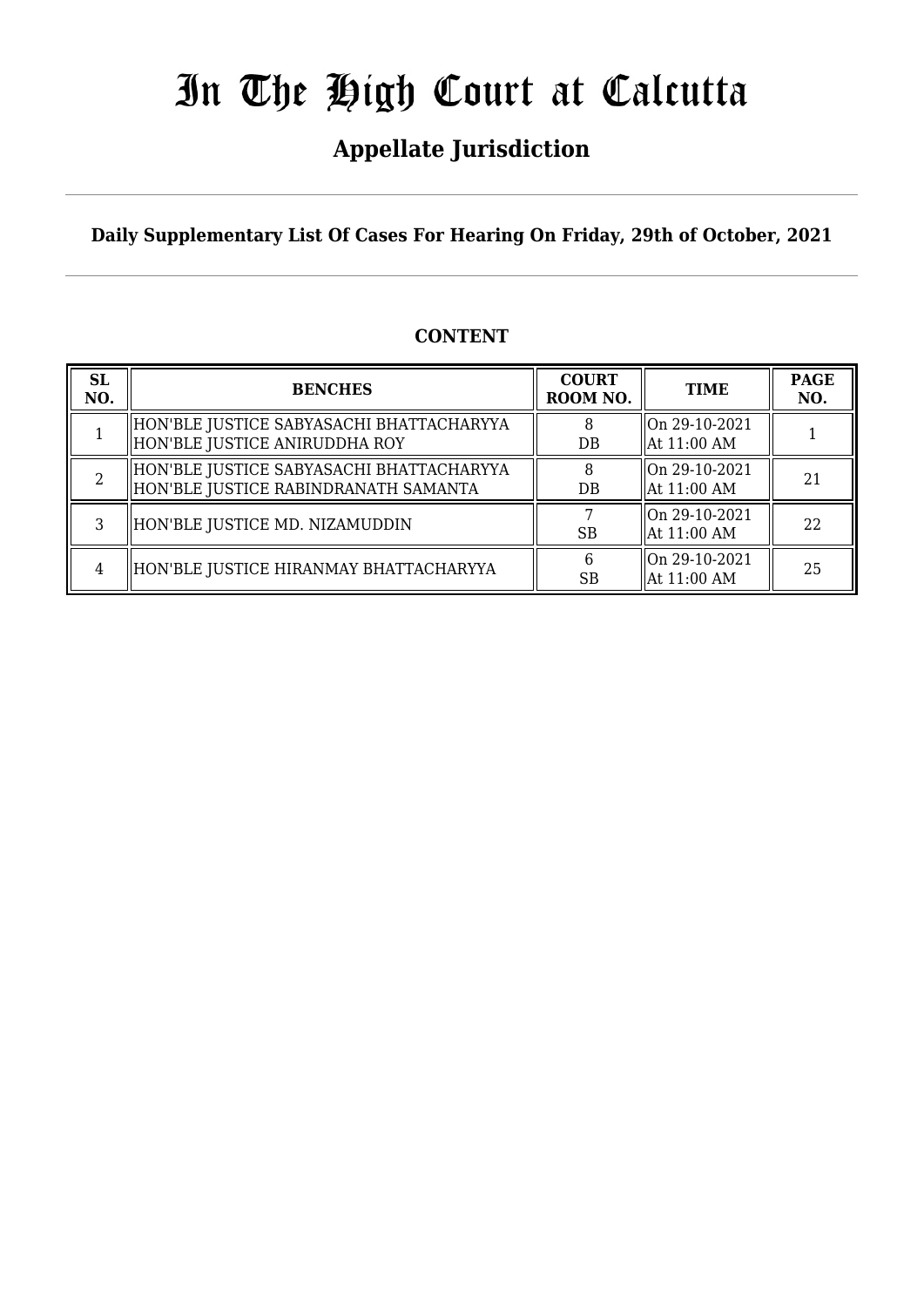

# **Appellate Side**

**DAILY CAUSELIST For Friday The 29th October 2021**

## **COURT NO. 8**

**DIVISION BENCH (DB)**

**AT 11:00 AM**

## **HON'BLE JUSTICE SABYASACHI BHATTACHARYYA HON'BLE JUSTICE ANIRUDDHA ROY (VIA VIDEO CONFERENCE)**

### **(VACATION BENCH)**

#### **TO BE MENTIONED**

| $\mathbf{1}$ | CRM/1442/2021      | MOTIAR SEKH@MOTIAR<br>MOLLA@SULTAN SEKH<br>VS.<br><b>STATE OF WEST BENGAL</b>                   | MADHUMITA BASAK                        |
|--------------|--------------------|-------------------------------------------------------------------------------------------------|----------------------------------------|
|              | IA NO: CRAN/1/2021 |                                                                                                 |                                        |
|              |                    | <b>TOP</b>                                                                                      |                                        |
| 2            | MAT/1150/2021      | <b>KINJAL DAS</b><br><b>VS</b><br>STATE OF WEST BENGAL AND<br>ORS.                              | <b>SUMAN BANERJEE</b>                  |
|              | IA NO: CAN/1/2021  |                                                                                                 |                                        |
| 3            | MAT/1188/2021      | NARAYANA SCHOOL AND<br><b>ANOTHER</b><br><b>VS</b><br><b>ANISUR RAHMAN AND</b><br><b>OTHERS</b> | <b>ANITA SHAW</b>                      |
|              | IA NO: CAN/1/2021  |                                                                                                 |                                        |
| 4            | CRM/6875/2021      | MAINUDDIN SK @ MAINU<br><b>AND ANR</b><br><b>VS</b><br>C.B.I. AND ANR                           | PRITAM ROY                             |
| 5            | CRM/6892/2021      | <b>KUSHA DAS</b><br><b>VS</b><br><b>STATE OF WEST BENGAL</b>                                    | <b>KRISHAN RAY</b>                     |
|              |                    | <b>APPLICATION FOR BAIL U/S 439</b>                                                             |                                        |
| 6            | CRM/5334/2021      | SURAJ SHARMA AND ANR<br><b>VS</b><br><b>STATE OF WEST BENGAL</b>                                | <b>ANKITA DEY</b>                      |
| 7            | CRM/5610/2021      | <b>KARIM KHAN</b><br>VS<br>STATE OF WEST BENGAL                                                 | <b>MRITYUNJOY</b><br><b>CHATTERJEE</b> |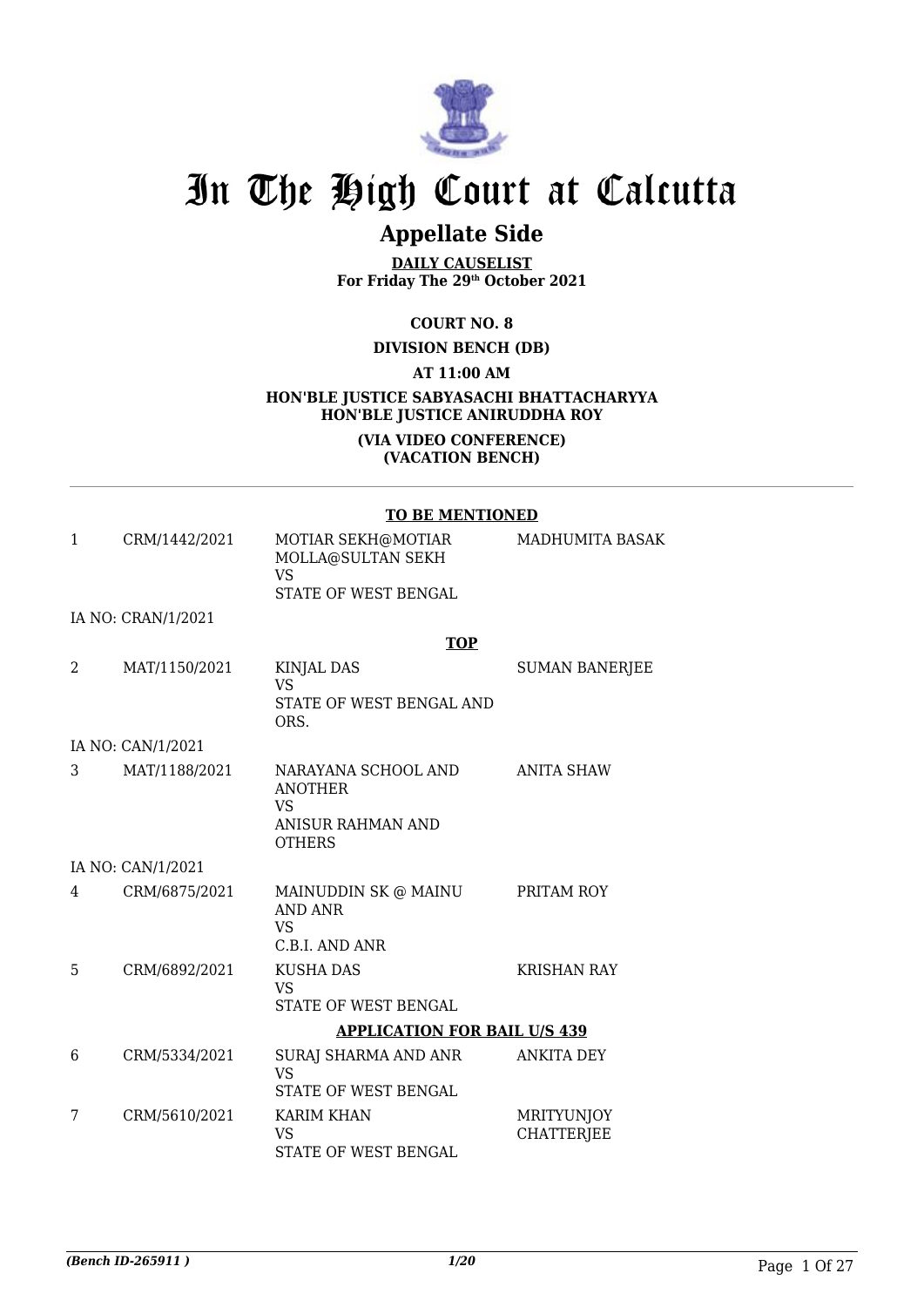| 8  | CRM/5965/2021 | <b>MURARI SARDAR</b><br>VS<br>STATE OF WEST BENGAL                            | AISHWARYA BAZAZ                        |
|----|---------------|-------------------------------------------------------------------------------|----------------------------------------|
| 9  | CRM/6169/2021 | KARTICK RAJBHAR @<br>KARTICK @ BOKUL<br><b>VS</b>                             | MADHUMITA BASAK                        |
|    |               | STATE OF WEST BENGAL                                                          |                                        |
| 10 | CRM/6839/2021 | <b>SEKENDAR MOLLA</b><br>VS                                                   | PINAK KUMAR MITRA                      |
|    |               | STATE OF WEST BENGAL                                                          |                                        |
| 11 | CRM/6853/2021 | SIRAJUL DHALI<br>VS<br>STATE OF WEST BENGAL                                   | <b>SHASHANKA</b><br>SHEKHAR SAHA       |
| 12 | CRM/6869/2021 | BISWAJIT BISWAS @ BISWA<br><b>AND ANR</b>                                     | SHIBAJI KUMAR DAS                      |
|    |               | <b>VS</b>                                                                     |                                        |
| 13 | CRM/6871/2021 | STATE OF WEST BENGAL<br>RAGHUNATH DAS                                         | PRIYA CHAKRABORTY                      |
|    |               | <b>VS</b>                                                                     |                                        |
|    |               | <b>STATE OF WEST BENGAL</b>                                                   |                                        |
| 14 | CRM/6874/2021 | <b>BISWAJIT SARKAR @ BARO</b><br><b>BISWAS</b>                                | ANGSHUMAN<br><b>CHAKRABORTY</b>        |
|    |               | <b>VS</b><br>STATE OF WEST BENGAL                                             |                                        |
| 15 | CRM/6891/2021 | MEENA SINGH @ MEENA<br>VS                                                     | PRONOJIT ROY                           |
|    |               | STATE OF WEST BENGAL                                                          |                                        |
| 16 | CRM/6893/2021 | HASAN MONDAL AND<br><b>ANOTHER</b><br><b>VS</b><br>STATE OF WEST BENGAL       | <b>ANGSHUMAN</b><br><b>CHAKRABORTY</b> |
| 17 | CRM/6895/2021 | <b>JIBAN KARMAKAR</b>                                                         | ANGSHUMAN                              |
|    |               | VS.<br>STATE OF WEST BENGAL                                                   | <b>CHAKRABORTY</b>                     |
| 18 | CRM/6897/2021 | <b>MUKUL SARKAR</b><br>VS                                                     | SHASHANKA SEKHAR<br>SAHA               |
|    |               | STATE OF WEST BENGAL                                                          |                                        |
| 19 | CRM/6898/2021 | <b>MATIUR RAHAMAN</b><br><b>VS</b><br>STATE OF WEST BENGAL                    | <b>JISAN IQUBAL</b><br><b>HOSSAIN</b>  |
| 20 | CRM/6901/2021 | MASUD SK.                                                                     | <b>TAPODIP GUPTA</b>                   |
|    |               | <b>VS</b><br>STATE OF WEST BENGAL                                             |                                        |
| 21 | CRM/6902/2021 | SANTU SILL @ MANTU AND<br><b>ANOTHER</b><br><b>VS</b><br>STATE OF WEST BENGAL | SHASHANKA<br>SHEKHAR SAHA              |
| 22 | CRM/6905/2021 | SABIKUL KUNAHAR ALIAS<br>SABIKUN NAHAR MONDAL<br><b>VS</b>                    | JISAN IQBAL<br><b>HOSSAIN</b>          |
|    |               | STATE OF WEST BENGAL                                                          |                                        |
| 23 | CRM/6906/2021 | SADDAM MONDAL<br>VS<br>STATE OF WEST BENGAL                                   | SHASHANKA<br>SHEKHAR SAHA              |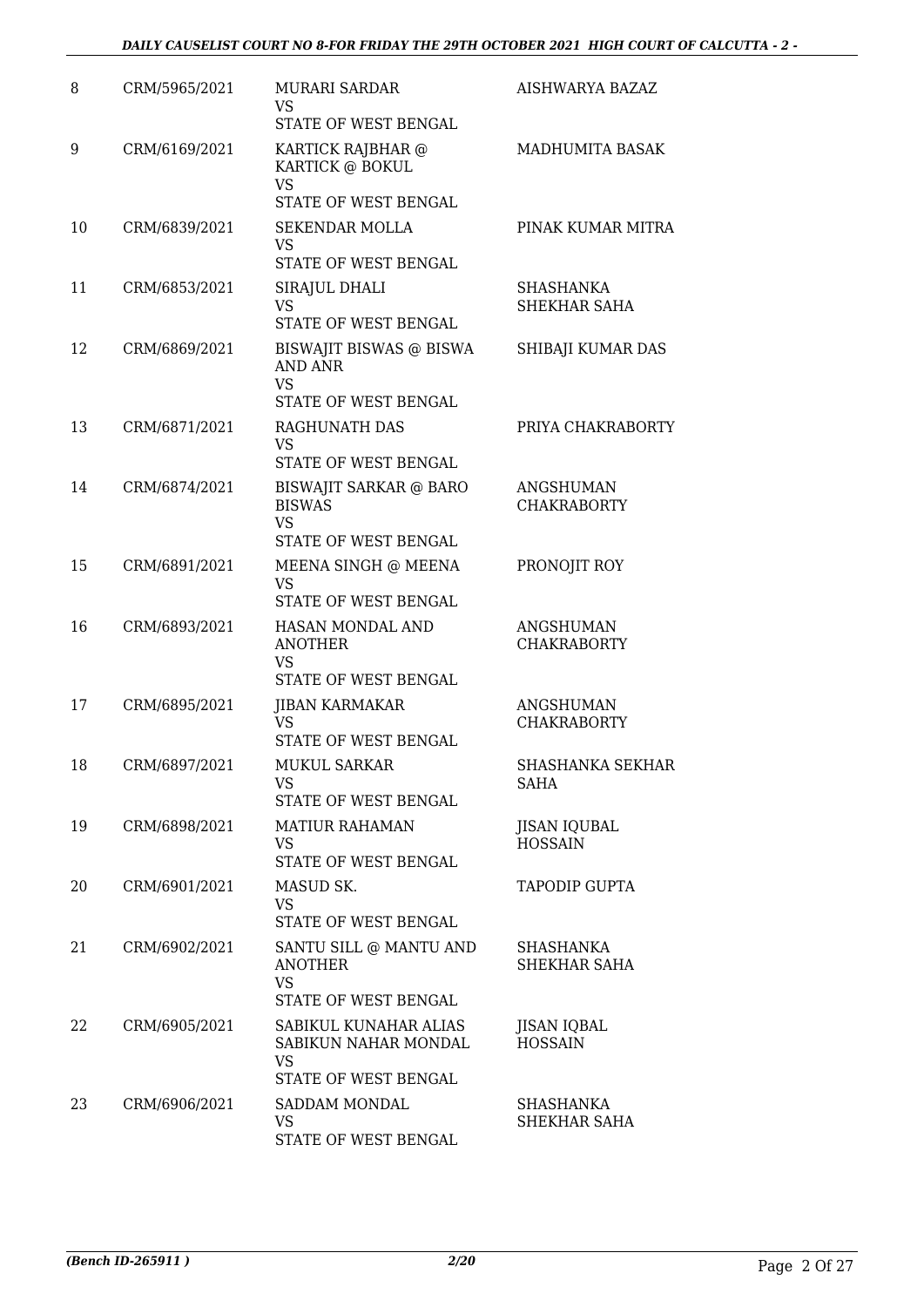| 24 | CRM/6908/2021 | <b>SAYAN GHOSH</b><br>VS<br><b>STATE OF WEST BENGAL</b>                                         | Malay Bhattacharyya                   |
|----|---------------|-------------------------------------------------------------------------------------------------|---------------------------------------|
| 25 | CRM/6913/2021 | NABISUDDIN SK<br>VS<br>STATE OF WEST BENGAL                                                     | <b>JISAN IQBAL</b><br><b>HOSSAIN</b>  |
| 26 | CRM/6914/2021 | <b>ALAMIN SK</b><br>VS.<br>STATE OF WEST BENGAL                                                 | MD GOILAM NURE<br><b>IMROHI</b>       |
| 27 | CRM/6916/2021 | ALHANODA SKA LIAS<br><b>ALHANDO SK ALIAS</b><br><b>ALHAMDO SK</b><br>VS<br>STATE OF WEST BENGAL | SOMNATH ADHIKARY                      |
| 28 | CRM/6917/2021 | SK. TAIFIK ALI @ TOUFIK ALI<br><b>VS</b><br>STATE OF WEST BENGAL                                | ANINDYA GHOSH                         |
| 29 | CRM/6919/2021 | TOMIRUL SK ALIAS TAMIRUL<br>SK<br><b>VS</b><br>STATE OF WEST BENGAL                             | SOMNATH ADHIKARY                      |
| 30 | CRM/6920/2021 | JOY PRAKASH MAHATO @<br>JOYPRAKASH MAHATO<br><b>VS</b><br>STATE OF WEST BENGAL AND<br>ORS.      | <b>SYED MURSHID</b><br><b>ALAM</b>    |
| 31 | CRM/6923/2021 | <b>ENAMUL SK</b><br>VS.<br>STATE OF WEST BENGAL                                                 | <b>KAUSIK BISWAS</b>                  |
| 32 | CRM/6924/2021 | RAJ KUMAR MANNA @ GOPAL<br><b>MANNA</b><br><b>VS</b><br>STATE OF WEST BENGAL                    | <b>AMAL KRISHNA</b><br><b>SAMANTA</b> |
| 33 | CRM/6925/2021 | SATHI BHATTACHARYA<br>(DULE)<br>VS<br>STATE OF WEST BENGAL AND<br>ORS.                          | Jeenia Rudra                          |
| 34 | CRM/6930/2021 | HARIPADA GHOSH AND<br><b>ANOTHER</b><br>VS<br>STATE OF WEST BENGAL                              | <b>KAUSIK BISWAS</b>                  |
| 35 | CRM/6931/2021 | BISWA @ BISWAJIT LASKAR<br>VS<br>STATE OF WEST BENGAL                                           | KALYAN KUMAR<br><b>BHATTACHARJEE</b>  |
| 36 | CRM/6932/2021 | DILIP BAG<br>VS<br>STATE OF WEST BENGAL AND<br>ORS.                                             | AMAL KRISHNA<br>SAMANTA               |
| 37 | CRM/6936/2021 | <b>RAJ SEKHAR BAG</b><br><b>VS</b><br>STATE OF WEST BENGAL AND<br>ORS.                          | NAHID RAHAMAN                         |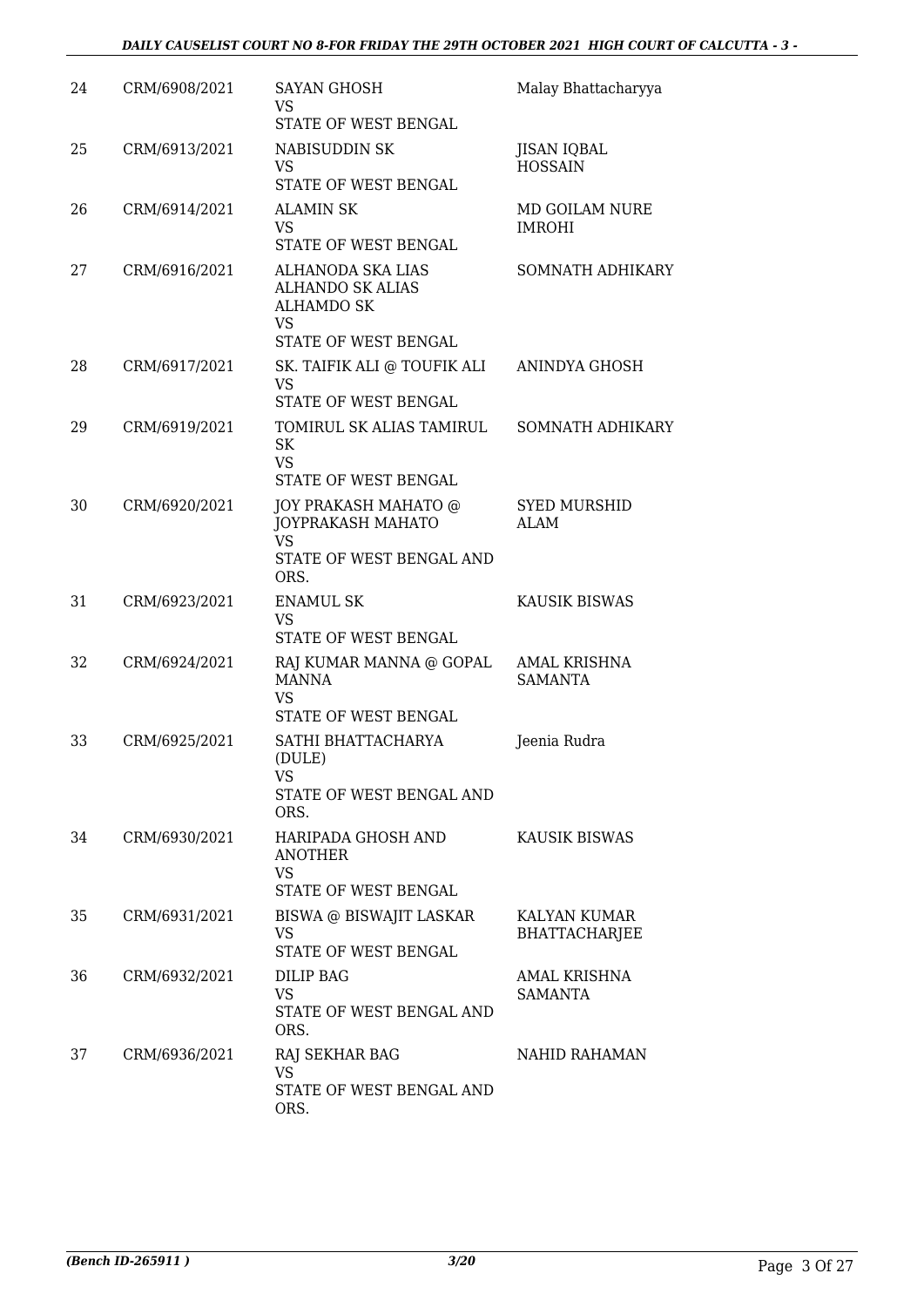| 38 | CRM/6938/2021                 | PRASANTA SINGH AND<br><b>OTHERS</b><br><b>VS</b><br>STATE OF WEST BENGAL                                           | NILADRI SEKHAR<br><b>GHOSH</b>        |
|----|-------------------------------|--------------------------------------------------------------------------------------------------------------------|---------------------------------------|
| 39 | CRM/6939/2021                 | SK. SADDAM HOSSAIN @ SK.<br><b>SADDAM</b><br><b>VS</b><br>STATE OF WEST BENGAL AND<br>ORS.                         | <b>NILADRI SEKHAR</b><br><b>GHOSH</b> |
| 40 | CRM/6940/2021                 | <b>HABIB SK</b><br>VS<br>STATE OF WEST BENGAL                                                                      | <b>SYED MURSHID</b><br>ALAM           |
| 41 | CRM/6941/2021                 | SK SADDAM HUSAN<br>VS.<br>STATE OF WEST BENGAL                                                                     | <b>SUMIT ROUTH</b>                    |
| 42 | CRM/6944/2021                 | SK MURSELIM<br>VS<br>STATE OF WEST BENGAL                                                                          | <b>SUMIT ROUTH</b>                    |
| 43 | CRM/6946/2021                 | THE CENTRAL BUREAU OF<br><b>INVESTIGATION</b><br>SPECIALBRANCH KOLKATA<br>VS<br>LAKSHMI BAGDI AND<br><b>OTHERS</b> | <b>SAMRAT GOSWAMI</b>                 |
| 44 | CRM/6947/2021                 | SUBEDH@SUKHEN SARDAR<br><b>VS</b><br>STATE OF WEST BENGAL                                                          | <b>AMIT SINGH</b>                     |
| 45 | CRM/6948/2021                 | <b>AVIJIT PRAMANIK</b><br><b>VS</b><br>STATE OF WEST BENGAL                                                        | <b>GAUTAM SARDAR</b>                  |
| 46 | CRM/6950/2021                 | HAPIJUL SHAIKH @ RINTU<br>VS<br>STATE OF WEST BENGAL                                                               | <b>KRISHAN RAY</b>                    |
| 47 | CRM/6955/2021                 | SK LADLA ALIAS MD LADLA<br>AND ANR<br><b>VS</b><br><b>STATE OF WEST BENGAL</b>                                     | <b>ANKITA DEY</b>                     |
| 48 | CRM/6957/2021                 | MANTU DOLUI @ MONTU<br><b>DOLUI</b><br><b>VS</b><br>STATE OF WEST BENGAL                                           | NILADRI SEKHAR<br><b>GHOSH</b>        |
| 49 | CRM/6958/2021<br>[01.11.2021] | PRAFULLYA MALIK<br>VS<br>STATE OF WEST BENGAL                                                                      | <b>SOMENATH</b><br>MUKHERJEE          |
| 50 | CRM/6959/2021                 | <b>SELIM SK</b><br>VS<br>STATE OF WEST BENGAL                                                                      | MD HAFIZ ALI                          |
| 51 | CRM/6960/2021                 | SANJIB DAS<br><b>VS</b><br>STATE OF WEST BENGAL                                                                    | <b>SUMAN DE</b>                       |
| 52 | CRM/6961/2021                 | <b>ISTARUL HALSANA</b><br>VS<br>STATE OF WEST BENGAL                                                               | <b>RAJ BARMAN</b>                     |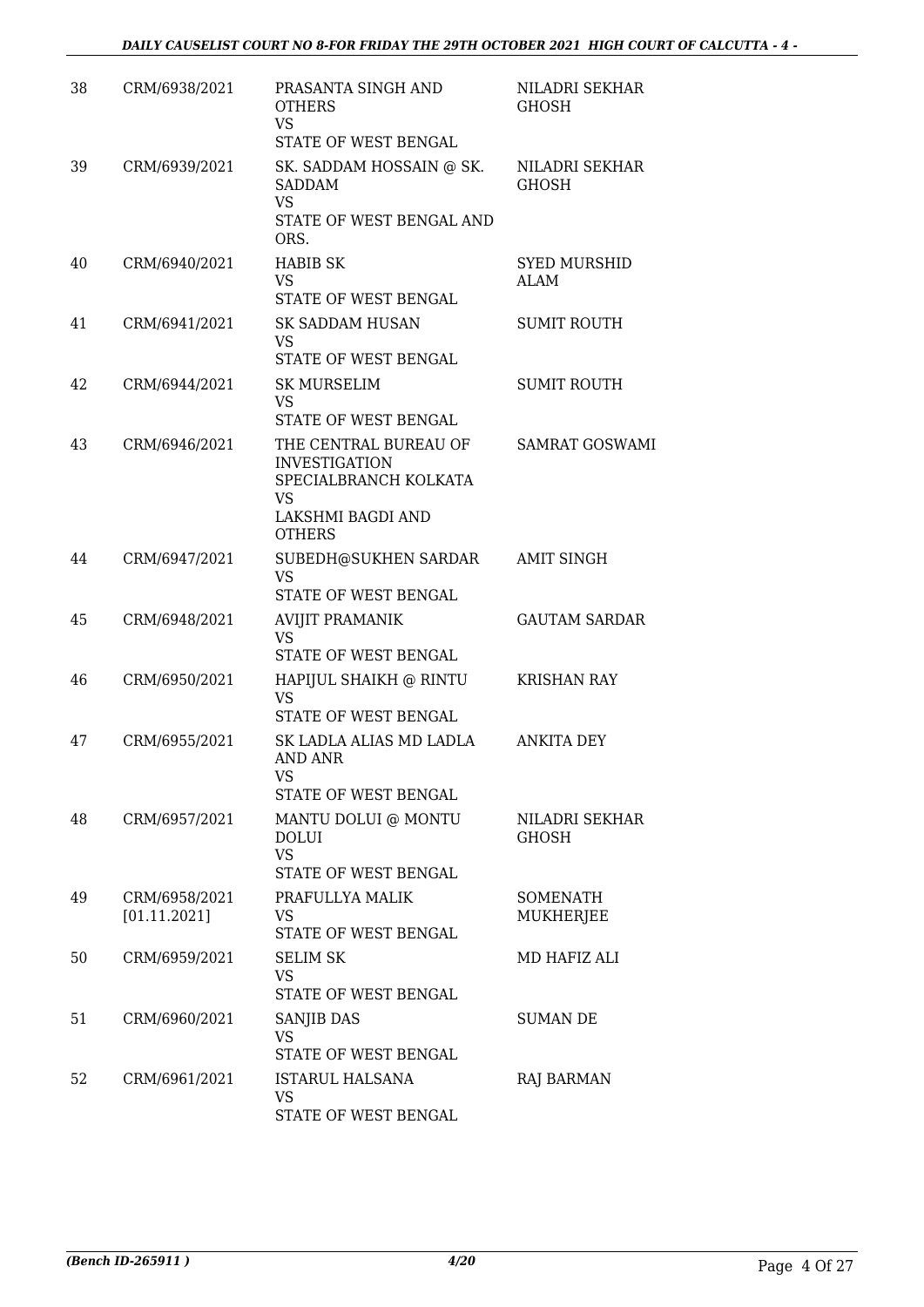| 53 | CRM/6963/2021 | <b>ALOKE DAS</b><br><b>VS</b>                                                    | SK TOSLIM ALI                   |
|----|---------------|----------------------------------------------------------------------------------|---------------------------------|
|    |               | STATE OF WEST BENGAL                                                             |                                 |
| 54 | CRM/6964/2021 | <b>NAYAN HALDER</b><br><b>VS</b><br>THE STATE OF WEST BENGAL                     | <b>AVIRUP CHATTERJEE</b>        |
| 55 | CRM/6965/2021 | NAJIR MOMIN @ NAZIR<br><b>MOMIN</b><br><b>VS</b>                                 | MUJIBAR ALI NASKAR              |
|    |               | STATE OF WEST BENGAL                                                             |                                 |
| 56 | CRM/6966/2021 | <b>IMRAJ HASAN @ RUBEL SK</b><br>VS<br>STATE OF WEST BENGAL                      | SUMAN DE                        |
| 57 | CRM/6967/2021 | NOORBOK SK @ BHOLA SK @<br><b>NURBAKS SEKH</b><br><b>VS</b>                      | MOHAMMAD<br><b>KHAIRUL</b>      |
|    |               | STATE OF WEST BENGAL                                                             |                                 |
| 58 | CRM/6969/2021 | <b>SHYAMSUNDAR BISWAS</b><br>VS<br>STATE OF WEST BENGAL AND<br>ORS.              | NILADRI SEKHAR<br>GHOSH         |
| 59 | CRM/6970/2021 | ANJUYARA BIBI                                                                    | <b>SK TOSLIM ALI</b>            |
|    |               | <b>VS</b><br>STATE OF WEST BENGAL                                                |                                 |
| 60 | CRM/6972/2021 | SANJAY SARKAR @ SANJOY<br><b>SARKAR</b><br><b>VS</b><br>THE STATE OF WEST BENGAL | DEBAYAN GHOSH                   |
| 61 | CRM/6974/2021 | MOSTAKIN SEKH<br>VS<br>STATE OF WEST BENGAL                                      | SK TOSLIM ALI                   |
| 62 | CRM/6975/2021 | SENTU SK @ MAHATADIN SK<br><b>AND ANR</b><br>VS<br>STATE OF WEST BENGAL AND      | KAUSHIK BISWAS                  |
|    |               | ORS.                                                                             |                                 |
| 63 | CRM/6976/2021 | PRADIP KUMAR MAITY<br>VS<br>STATE OF WEST BENGAL                                 | SUMAN DE                        |
| 64 | CRM/6978/2021 | MANISH KUMAR RAJAK<br>VS<br><b>STATE OF WEST BENGAL</b>                          | MOHAMMAD<br><b>KHAIRUL</b>      |
| 65 | CRM/6979/2021 | SK JIAUL @ SK JEYAUL<br><b>VS</b><br>STATE OF WEST BENGAL                        | SOUPAL CHATTERJEE               |
| 66 | CRM/6980/2021 | ENTAJUL MOLLAH @ INDU<br><b>VS</b><br>THE STATE OF WEST BENGAL                   | ANGSHUMAN<br><b>CHAKRABORTY</b> |
| 67 | CRM/6981/2021 | <b>BAPAN SANTRA</b><br>VS                                                        | SANTANU MAJI                    |
| 68 | CRM/6982/2021 | STATE OF WEST BENGAL<br>NETAI SINGH<br>VS<br>STATE OF WEST BENGAL                | DEBARSHI BRAHMA                 |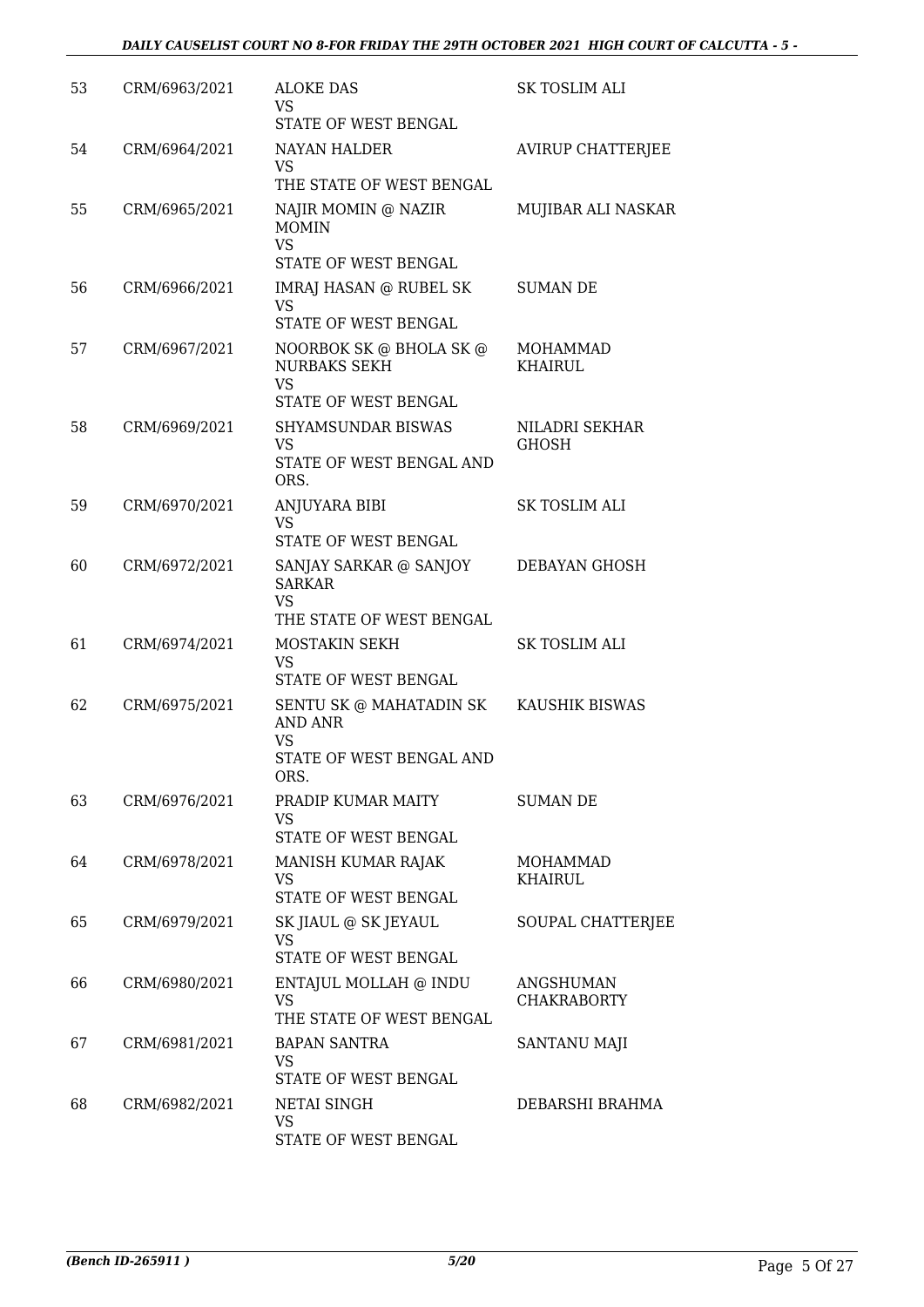| 69 | CRM/6986/2021 | <b>AMIT BISWAS</b><br>VS.<br>THE STATE OF WEST BENGAL                                  | <b>SHASHANKA</b><br><b>SHEKHAR SAHA</b> |
|----|---------------|----------------------------------------------------------------------------------------|-----------------------------------------|
| 70 | CRM/6987/2021 | NAJMUL HAQUE @<br><b>CHANCHAL</b><br><b>VS</b>                                         | <b>MOHAMMAD</b><br><b>KHAIRUL</b>       |
|    |               | STATE OF WEST BENGAL                                                                   |                                         |
| 71 | CRM/6988/2021 | MOHITESH HALDER @ CHOR<br><b>BABU</b><br><b>VS</b><br>STATE OF WEST BENGAL             | <b>SHASHANKA</b><br><b>SHEKHAR SAHA</b> |
| 72 | CRM/6989/2021 | CHAND @ CHAND MOHAN<br><b>MALAKAR @BISWAS</b><br><b>VS</b><br>STATE OF WEST BENGAL AND | <b>KARABI ROY</b>                       |
|    |               | ORS.                                                                                   |                                         |
| 73 | CRM/6992/2021 | SIRAJUL GAZI @ KHOKAN<br>VS<br>THE STATE OF WEST BENGAL                                | SHASHANKA<br>SHEKHAR SAHA               |
| 74 | CRM/6994/2021 | <b>BISWAJIT HALDER @ BISHU</b><br><b>VS</b><br>STATE OF WEST BENGAL                    | <b>SHASHANKA</b><br><b>SHEKHAR SAHA</b> |
| 75 | CRM/6995/2021 | <b>RATAN BALA</b><br><b>VS</b><br>STATE OF WEST BENGAL                                 | KAUSTUV SHOME                           |
| 76 | CRM/6997/2021 | MAHABUR RAHAMAN GAZI<br><b>VS</b><br>STATE OF WEST BENGAL                              | <b>SHASHANKA</b><br>SHEKHAR SAHA        |
| 77 | CRM/6998/2021 | NETAI GAIN<br><b>VS</b>                                                                | MD ABDULLAH GAZI                        |
| 78 | CRM/6999/2021 | STATE OF WEST BENGAL<br>PRAHALAD GAIN<br>VS.<br>THE STATE OF WEST BENGAL               | <b>SHASHANKA</b><br>SHEKHAR SAHA        |
| 79 | CRM/7001/2021 | SAGATO GHOSH<br>VS.<br>STATE OF WEST BENGAL                                            | SHASHANKA<br>SHEKHAR SAHA               |
| 80 | CRM/7002/2021 | SURAJ ALI MONDAL<br>VS.<br>STATE OF WEST BENGAL                                        | SHASHANKA<br>SHEKHAR SAHA               |
| 81 | CRM/7003/2021 | DILIP BRAHMA ALIAS MONA<br><b>VS</b><br>STATE OF WEST BENGAL                           | <b>MD ABDULLAH GAZI</b>                 |
| 82 | CRM/7004/2021 | SAMIR ROY<br>VS.<br>STATE OF WEST BENGAL                                               | SHASHANKA<br>SHEKHAR SAHA               |
| 83 | CRM/7005/2021 | PRASENJIT DAS<br>VS<br>STATE OF WEST BENGAL AND<br>ORS.                                | SUPRATIK SANYAL                         |
| 84 | CRM/7006/2021 | FARIJUL @ FAREJUL SK.<br>VS<br>THE STATE OF WEST BENGAL                                | MD. GOLAM NURE<br><b>IMROHI</b>         |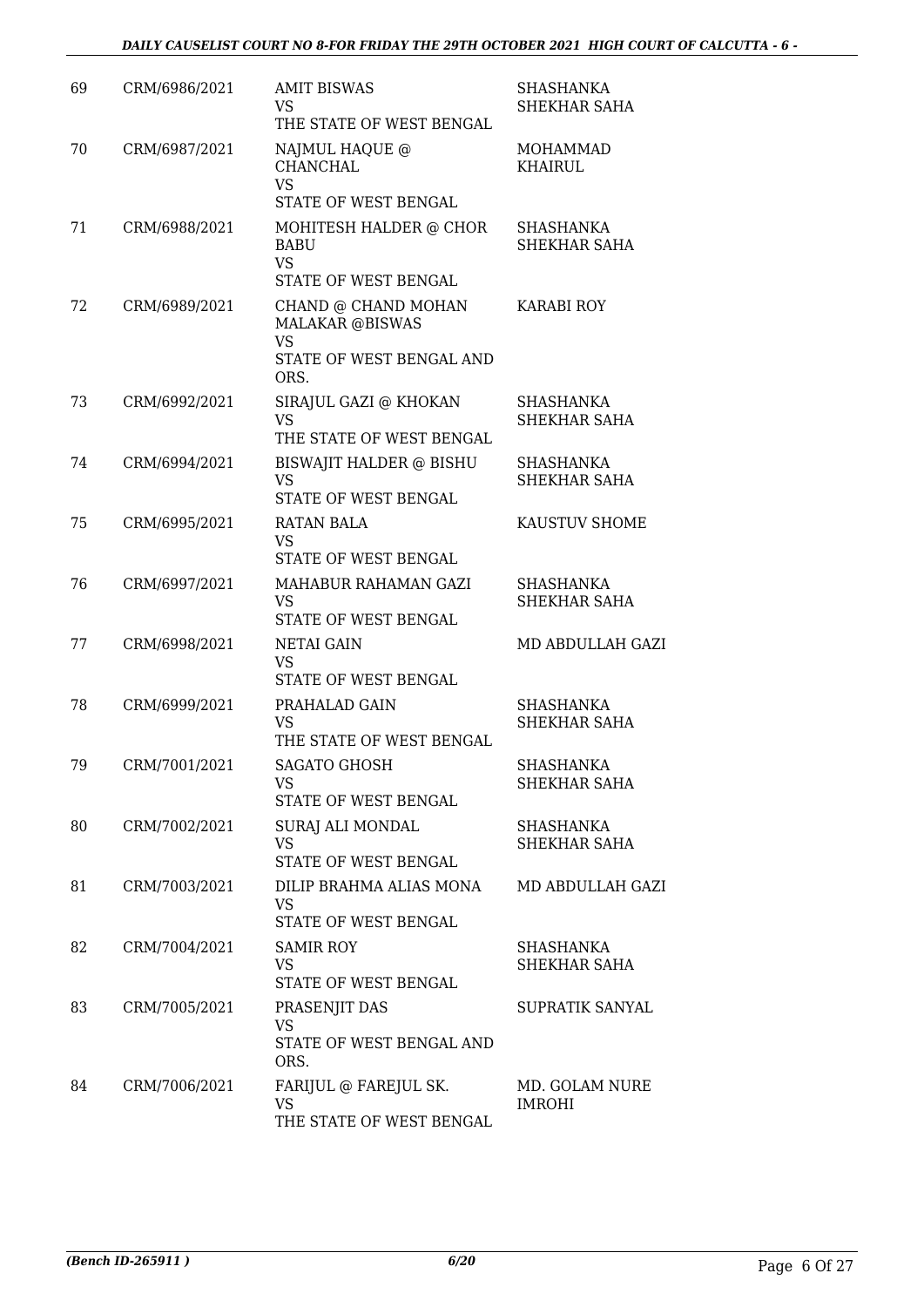| 85  | CRM/7007/2021 | ABDUL MANNAN@MANNAN<br>SK<br><b>VS</b><br>STATE OF WEST BENGAL                 | <b>ABDUS SALAM</b>               |
|-----|---------------|--------------------------------------------------------------------------------|----------------------------------|
| 86  | CRM/7008/2021 | BHAIRAB SARKAR AND ANR.<br>VS.<br>STATE OF WEST BENGAL                         | SHASANKA SHEKHAR<br><b>SAHA</b>  |
| 87  | CRM/7010/2021 | <b>BIJAN NANDI</b><br><b>VS</b><br>STATE OF WEST BENGAL                        | SHASHANKA<br>SHEKHAR SAHA        |
| 88  | CRM/7011/2021 | <b>AKTARUL SK</b><br><b>VS</b><br>STATE OF WEST BENGAL                         | <b>ARUSHI RATHORE</b>            |
| 89  | CRM/7012/2021 | RAJU SK. AND ANR<br>VS<br>THE STATE OF WEST BENGAL                             | <b>SANDIP DAS</b>                |
| 90  | CRM/7013/2021 | LOKNATH CHOWDHURY<br><b>VS</b><br>STATE OF WEST BENGAL                         | <b>SHASHANKA</b><br>SHEKHAR SAHA |
| 91  | CRM/7014/2021 | RAMESHAWAR KALITA<br>VS<br>STATE OF WEST BENGAL AND<br>ORS.                    | AMAL KUMAR SAHA                  |
| 92  | CRM/7015/2021 | SAIDULLA ALAIS SAIDUL<br>HALSANAA AND ORS<br><b>VS</b><br>STATE OF WEST BENGAL | <b>RAJ BARMAN</b>                |
| 93  | CRM/7017/2021 | <b>GANESH PRASAD VERMA</b><br>VS<br>STATE OF WEST BENGAL                       | <b>ARUSHI RATHORE</b>            |
| 94  | CRM/7018/2021 | RAJU DALAL<br><b>VS</b><br>STATE OF WEST BENGAL                                | <b>SHASHANKA</b><br>SHEKHAR SAHA |
| 95  | CRM/7019/2021 | <b>SANDIP PRAMANIK</b><br>VS<br>STATE OF WEST BENGAL                           | KAUSTUV SHOME                    |
| 96  | CRM/7023/2021 | SOMNATH DUTTA<br>VS<br>STATE OF WEST BENGAL                                    | SAYAN KANJILAL                   |
| 97  | CRM/7024/2021 | SANTANU BOSE AND<br><b>ANOTHER</b><br><b>VS</b><br>STATE OF WEST BENGAL        | SHASHANKA<br>SHEKHAR SAHA        |
| 98  | CRM/7025/2021 | KABIRUL ISLAM<br>VS.<br>STATE OF WEST BENGAL                                   | SHASHANKA<br>SHEKHAR SAHA        |
| 99  | CRM/7026/2021 | SHUBHANKAR KUNDU<br>VS<br>STATE OF WEST BENGAL                                 | SHASHANKA<br>SHEKHAR SAHA        |
| 100 | CRM/7027/2021 | SEKH MOTABBER @ NADU<br>VS.<br>STATE OF WEST BENGAL                            | SHASHANKA<br>SHEKHAR SAHA        |
| 101 | CRM/7028/2021 | SIRAJUL HAQUE MONDAL<br><b>VS</b><br>STATE OF WEST BENGAL                      | Jeenia Rudra                     |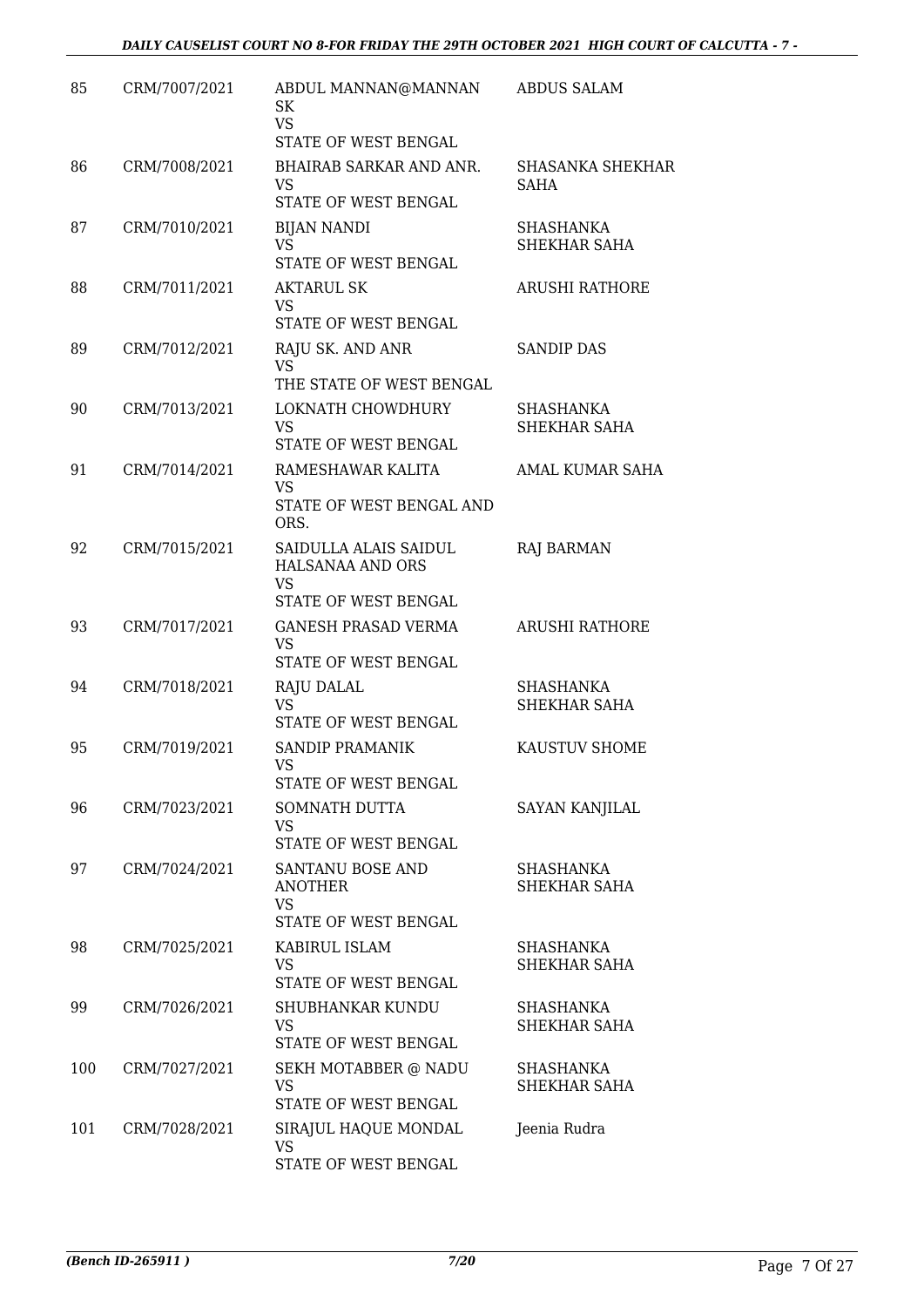| 102 | CRM/7029/2021 | MOKKEL @ MAKKEL SK<br><b>VS</b><br><b>STATE OF WEST BENGAL</b>                         | <b>ARUP KUMAR</b><br><b>MONDAL</b>      |
|-----|---------------|----------------------------------------------------------------------------------------|-----------------------------------------|
| 103 | CRM/7030/2021 | <b>BABLU SEIKH</b><br>VS<br>STATE OF WEST BENGAL                                       | <b>SHASHANKA</b><br>SHEKHAR SAHA        |
| 104 | CRM/7031/2021 | <b>ABDULLA</b><br>SEKH@ABDULLYA@JAHANGIR<br>VS<br>STATE OF WEST BENGAL                 | <b>AVINABA PATRA</b>                    |
| 105 | CRM/7032/2021 | PRESENJIT SASMAL<br><b>VS</b><br>STATE OF WEST BENGAL                                  | Jeenia Rudra                            |
| 106 | CRM/7033/2021 | SUVENDU PRADHAN AND<br><b>ANR</b><br><b>VS</b><br>STATE OF WEST BENGAL                 | <b>DEBAPRIYA</b><br><b>MAJUMDER</b>     |
| 107 | CRM/7034/2021 | <b>LIMON MALAKAR AND</b><br><b>ANOTHER</b><br>VS<br>STATE OF WEST BENGAL               | <b>SHASHANKA</b><br>SHEKHAR SAHA        |
| 108 | CRM/7036/2021 | <b>SK RAJU</b><br>VS<br>STATE OF WEST BENGAL                                           | <b>SUDIP GHOSH</b><br><b>CHOWDHURY</b>  |
| 109 | CRM/7037/2021 | <b>SEKH JHANTU</b><br><b>VS</b><br>STATE OF WEST BENGAL                                | <b>SHASHANKA</b><br><b>SHEKHAR SAHA</b> |
| 110 | CRM/7040/2021 | <b>SOMNATH ROY</b><br>VS<br>STATE OF WEST BENGAL                                       | <b>SUDIP GHOSH</b><br><b>CHOWDHURY</b>  |
| 111 | CRM/7042/2021 | <b>SK ASRAF</b><br>VS<br>STATE OF WEST BENGAL                                          | ANINDYA GHOSH                           |
| 112 | CRM/7043/2021 | BUYALI KALANDAR ALI AND<br>ANR<br>VS<br>STATE OF WEST BENGAL                           | <b>SARTHAK BURMAN</b>                   |
| 113 | CRM/7044/2021 | JAGIJIBAN RAM RABIDAS<br>VS.<br>STATE OF WEST BENGAL                                   | Kausik Biswas                           |
| 114 | CRM/7046/2021 | KHATIP MOLLA @ KHATIB<br><b>MOLLA AND ANOTHER</b><br>VS<br><b>STATE OF WEST BENGAL</b> | <b>SATADRU LAHIRI</b>                   |
| 115 | CRM/7047/2021 | <b>BAIDNATH</b><br>SAHA@BAIDYANATH SAHA<br>VS<br>STATE OF WEST BENGAL                  | Shraman Sarkar                          |
| 116 | CRM/7049/2021 | TARIKUL BISWAS ALIAS<br><b>MUNNA</b><br><b>VS</b><br>STATE OF WEST BENGAL              | SUBHAJIT<br><b>CHOWDHURY</b>            |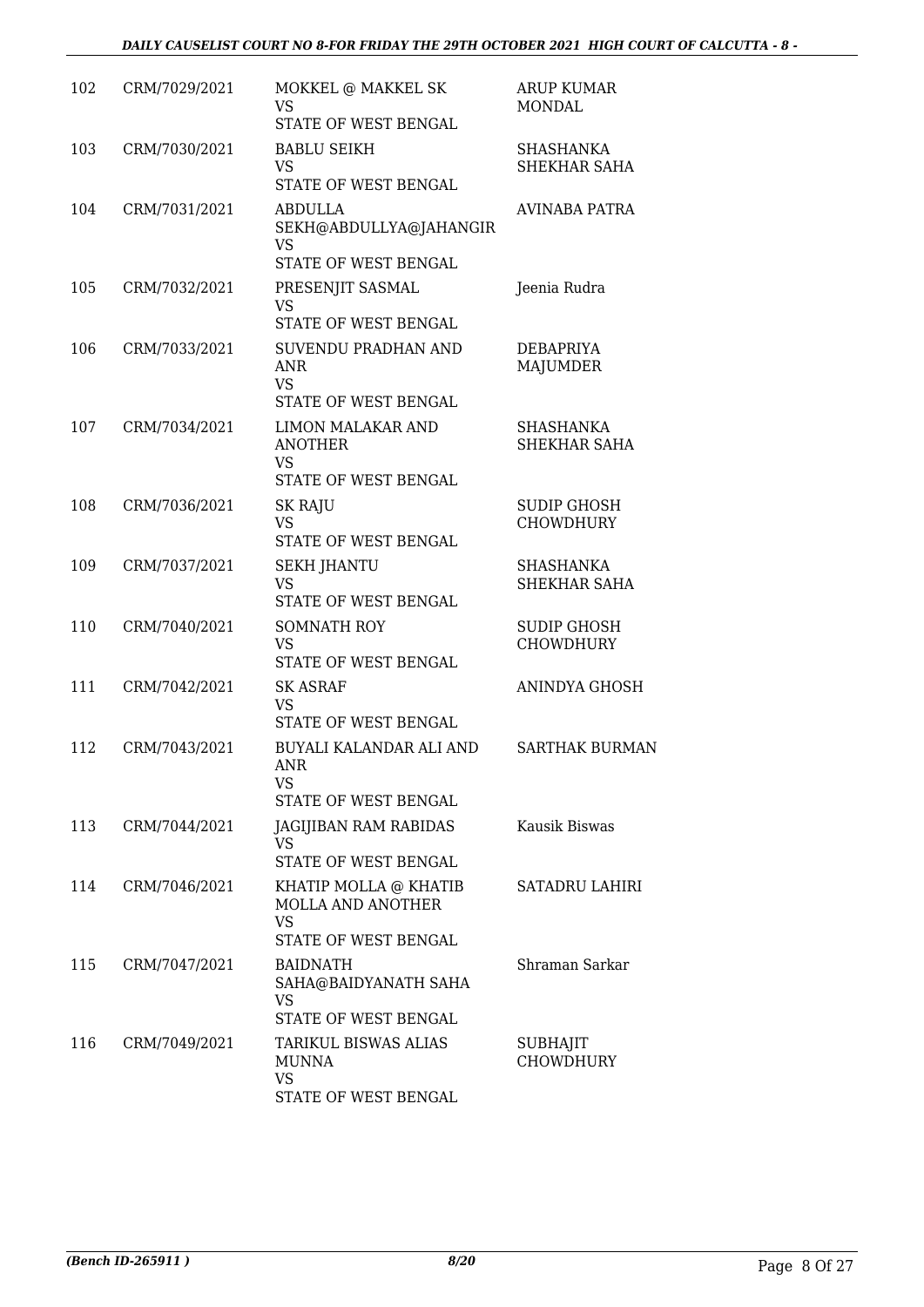| 117 | CRM/7050/2021 | SK NASIRUL @ SK CHOTTO<br><b>KOCHI</b><br><b>VS</b><br>STATE OF WEST BENGAL     | ANINDYA GHOSH                           |
|-----|---------------|---------------------------------------------------------------------------------|-----------------------------------------|
| 118 | CRM/7051/2021 | SHYAMAPRASAD MUKHERJEE<br>VS.<br>STATE OF WEST BENGAL                           | MANAS KUMAR DAS                         |
| 119 | CRM/7053/2021 | KUSUMUDDIN<br>ALI@KUSUMATDDIN<br>VS<br><b>STATE OF WEST BENGAL</b>              | KAZI M RAHAMAN                          |
| 120 | CRM/7054/2021 | IRSAD KHA@KATTU KHA<br><b>VS</b><br>STATE OF WEST BENGAL                        | <b>ABDUR RAKIB</b>                      |
| 121 | CRM/7057/2021 | MANJRISH TRIPATHI<br>VS<br>STATE OF WEST BENGAL                                 | <b>SANDIPAN</b><br><b>BHATTACHARYYA</b> |
| 122 | CRM/7058/2021 | RAJESH MANDAL<br><b>VS</b><br>STATE OF WEST BENGAL                              | ABHINABA DAN                            |
| 123 | CRM/7060/2021 | PRATAP SAHA @ PITU<br>VS<br><b>STATE OF WEST BENGAL</b>                         | <b>ANISUR RAHAMAN</b>                   |
| 124 | CRM/7061/2021 | CHANDAN KUMAR MOHANTA<br>VS.<br>STATE OF WEST BENGAL                            | <b>SAYAN KANJILAL</b>                   |
| 125 | CRM/7066/2021 | RAM CHANDRA BIND @<br>RAHUL<br><b>VS</b><br>STATE OF WEST BENGAL                | KISHORE KUMAR<br><b>SHAW</b>            |
| 126 | CRM/7067/2021 | <b>BIPLAB DAS @ BAPAN</b><br>VS.<br>STATE OF WEST BENGAL                        | RAMASHIS SINHA                          |
| 127 | CRM/7068/2021 | PARTHA CHOWDHURY @<br>PARTHA CHAUDHURY<br>@GHANTA<br>VS<br>STATE OF WEST BENGAL | <b>TANMOY</b><br>CHOWDHURY              |
| 128 | CRM/7069/2021 | <b>JIARUL SARDAR</b><br><b>VS</b><br>STATE OF WEST BENGAL                       | KAMALESH CH. SAHA                       |
| 129 | CRM/7070/2021 | UMESH CHANDRA NATH<br><b>VS</b><br>STATE OF WEST BENGAL                         | <b>SOFIA NESAR</b>                      |
| 130 | CRM/7071/2021 | TRIDIP KHAMARU@BABAI<br><b>VS</b><br>STATE OF WEST BENGAL                       | <b>SUMAN DAS</b>                        |
| 131 | CRM/7072/2021 | <b>BISWAJIT PRADHAN</b><br>VS<br>STATE OF WEST BENGAL                           | <b>SAGNIK MUKHERJEE</b>                 |
| 132 | CRM/7075/2021 | OM PRAKASH DAHAL<br>VS<br>STATE OF WEST BENGAL                                  | <b>SOURJYA DAS</b>                      |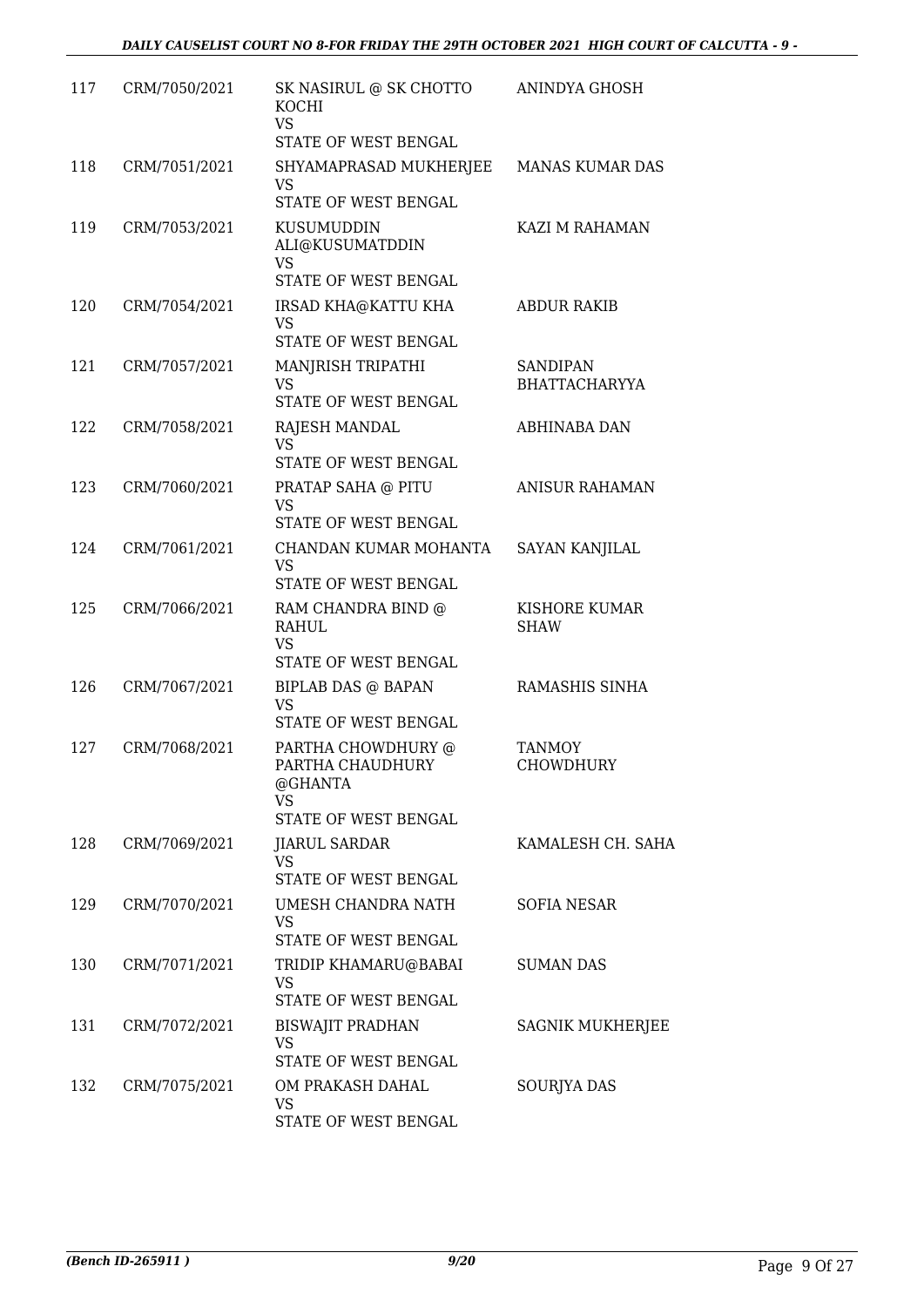| 133 | CRM/7077/2021 | <b>DURGA RANI</b><br>MONDAL@CHAYA<br>VS<br>STATE OF WEST BENGAL               | <b>ANKUTA DAS</b><br><b>CHAKRABORTY</b> |
|-----|---------------|-------------------------------------------------------------------------------|-----------------------------------------|
| 134 | CRM/7079/2021 | PROHALLAD DAS<br>VS.<br>STATE OF WEST BENGAL                                  | KAMALESH CH. SAHA                       |
| 135 | CRM/7081/2021 | ARIF MONDAL @ ARIFN ALI<br><b>MONDAL</b><br><b>VS</b><br>STATE OF WEST BENGAL | KAMALESH CHANDRA<br><b>SAHA</b>         |
| 136 | CRM/7082/2021 | MD ASLAM ALI DALAI<br>VS<br>STATE OF WEST BENGAL                              | ABHINABA DAN                            |
| 137 | CRM/7086/2021 | SHIBAPRASAD CHOWDHURY<br>AND ANOTHER<br><b>VS</b><br>STATE OF WEST BENGAL     | <b>SOURAV MUKHERJEE</b>                 |
| 138 | CRM/7087/2021 | <b>BAPI BISWAS</b><br>VS<br>STATE OF WEST BENGAL                              | <b>SOURAV MUKHERJEE</b>                 |
| 139 | CRM/7088/2021 | <b>GOURAB BISWAS@BAIDYA</b><br><b>VS</b><br>STATE OF WEST BENGAL              | <b>SONALI DAS</b>                       |
| 140 | CRM/7089/2021 | JAGANNATH MONDAL AND<br><b>ANR</b><br><b>VS</b><br>STATE OF WEST BENGAL       | <b>ASRAF MANDAL</b>                     |
| 141 | CRM/7090/2021 | <b>SUKDEB BARAI</b><br>VS<br>STATE OF WEST BENGAL                             | <b>SOURAV MUKHERJEE</b>                 |
| 142 | CRM/7091/2021 | SABUKTAGIN BISWAS<br><b>VS</b><br><b>STATE OF WEST BENGAL</b>                 | Sumanta Das                             |
| 143 | CRM/7093/2021 | ARABINDA MONDAL AND ANR<br>VS<br>STATE OF WEST BENGAL                         | <b>SUDIP GHOSH</b><br><b>CHOWDHURY</b>  |
| 144 | CRM/7094/2021 | MUSTAKIN SK @ MUSTA @<br>MUSTAFA<br><b>VS</b><br>STATE OF WEST BENGAL         | <b>SOURAV MUKHERJEE</b>                 |
| 145 | CRM/7095/2021 | RAMESH MAHATO<br>VS<br>STATE OF WEST BENGAL                                   | <b>SUDIP GHOSH</b><br><b>CHOWDHURY</b>  |
| 146 | CRM/7096/2021 | ATAI MOLLICK@ATARUL<br>MOLLICK AND ANR.<br><b>VS</b><br>STATE OF WEST BENGAL  | Asraf Mandal                            |
| 147 | CRM/7097/2021 | <b>GOLAM MONDAL</b><br><b>VS</b><br>STATE OF WEST BENGAL                      | KAMALESH CH. SAHA                       |
| 148 | CRM/7102/2021 | SOHIDUL SK AND OTHERS<br><b>VS</b><br>STATE OF WEST BENGAL                    | SOURAV MUKHERJEE                        |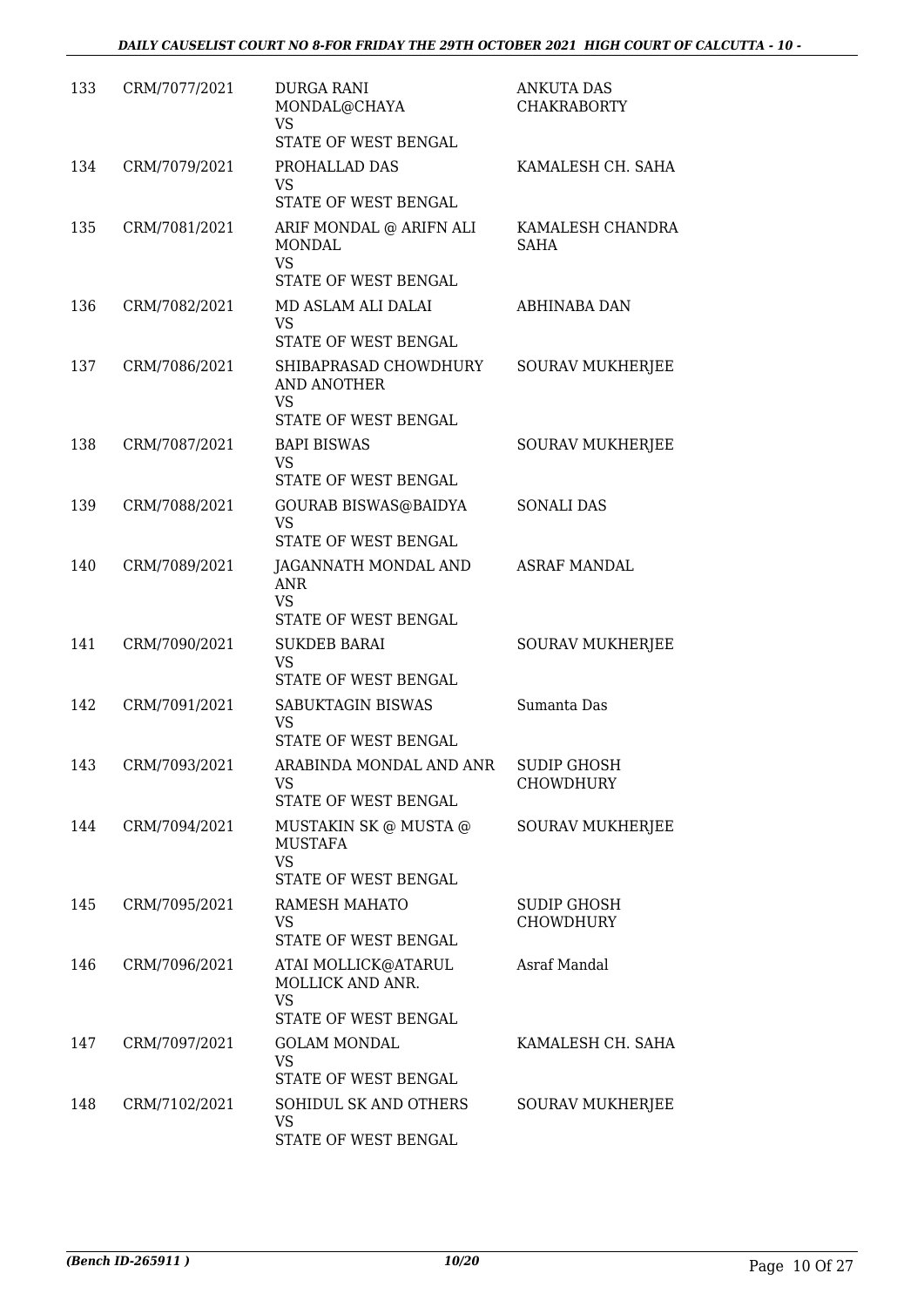| 149 | CRM/7103/2021 | BUDHADEB PAL @ BUDU<br>VS<br>STATE OF WEST BENGAL                        | SOURAV MUKHERJEE                       |
|-----|---------------|--------------------------------------------------------------------------|----------------------------------------|
| 150 | CRM/7104/2021 | PANGA @ ANDRIYA MONDAL<br>VS                                             | <b>ASRAF MANDAL</b>                    |
|     |               | STATE OF WEST BENGAL                                                     |                                        |
| 151 | CRM/7107/2021 | <b>SARMAD SHAIKH</b><br>VS                                               | <b>ABDUS SALAM</b>                     |
|     |               | STATE OF WEST BENGAL                                                     |                                        |
| 152 | CRM/7109/2021 | <b>ARABINDU SARKAR</b><br>VS<br>STATE OF WEST BENGAL                     | <b>ASRAF MONDAL</b>                    |
| 153 | CRM/7110/2021 | <b>MANGAL KARMAKAR</b>                                                   | KAMALESH CHANDRA                       |
|     |               | VS                                                                       | SAHA                                   |
|     |               | STATE OF WEST BENGAL                                                     |                                        |
| 154 | CRM/7114/2021 | HABIBUR RAHMAN @ LALTU<br>VS<br>STATE OF WEST BENGAL                     | KAMALESH CHANDRA<br><b>SAHA</b>        |
| 155 | CRM/7116/2021 | SOURAV DAS AND ANR.                                                      | <b>SANANDA</b>                         |
|     |               | <b>VS</b><br>STATE OF WEST BENGAL                                        | <b>BHATTACHARYYA</b>                   |
| 156 | CRM/7117/2021 | <b>BUBAI DALUI</b>                                                       | RANJIT SINGH                           |
|     |               | VS<br>STATE OF WEST BENGAL                                               |                                        |
|     |               |                                                                          |                                        |
| 157 | CRM/7120/2021 | <b>RABI DAS</b><br>VS<br>STATE OF WEST BENGAL                            | <b>ARUNAVA GANGULY</b>                 |
| 158 | CRM/7122/2021 | GUPINATH @ GOPINATH<br><b>BAIRAGYA</b>                                   | <b>SOURAV MUKHERJEE</b>                |
|     |               | <b>VS</b><br>STATE OF WEST BENGAL                                        |                                        |
| 159 | CRM/7127/2021 | <b>SEKH TAUFIK @</b>                                                     | <b>NILADRI SEKHAR</b>                  |
|     |               | TAUFIKUDDIN<br><b>VS</b>                                                 | <b>GHOSH</b>                           |
|     |               | STATE OF WEST BENGAL                                                     |                                        |
| 160 | CRM/7129/2021 | RANAJIT BERA<br><b>VS</b><br>STATE OF WEST BENGAL                        | NILADRI GHOSH<br>GHOSH                 |
| 161 | CRM/7132/2021 | MD. NIZAMUDDIN                                                           | <b>SUDIP GHOSH</b>                     |
|     |               | VS.                                                                      | <b>CHOWDHURY</b>                       |
|     |               | STATE OF WEST BENGAL                                                     |                                        |
| 162 | CRM/7134/2021 | <b>SWAPAN DAS</b><br>VS                                                  | MUSHARRAF ALAM<br>SK                   |
|     |               | STATE OF WEST BENGAL                                                     |                                        |
| 163 | CRM/7136/2021 | MD REJAUL AND ORS.<br>VS                                                 | AMIT ROY                               |
|     |               | STATE OF WEST BENGAL                                                     |                                        |
| 164 | CRM/7137/2021 | <b>GOURY HAZRA @ GOURI</b><br>HAZRA<br><b>VS</b><br>STATE OF WEST BENGAL | <b>SUDIP GHOSH</b><br><b>CHOWDHURY</b> |
| 165 | CRM/7139/2021 | <b>BISWANATH BISWAS @</b><br><b>BISWA</b><br>VS<br>STATE OF WEST BENGAL  | <b>SAYAN KANJILAL</b>                  |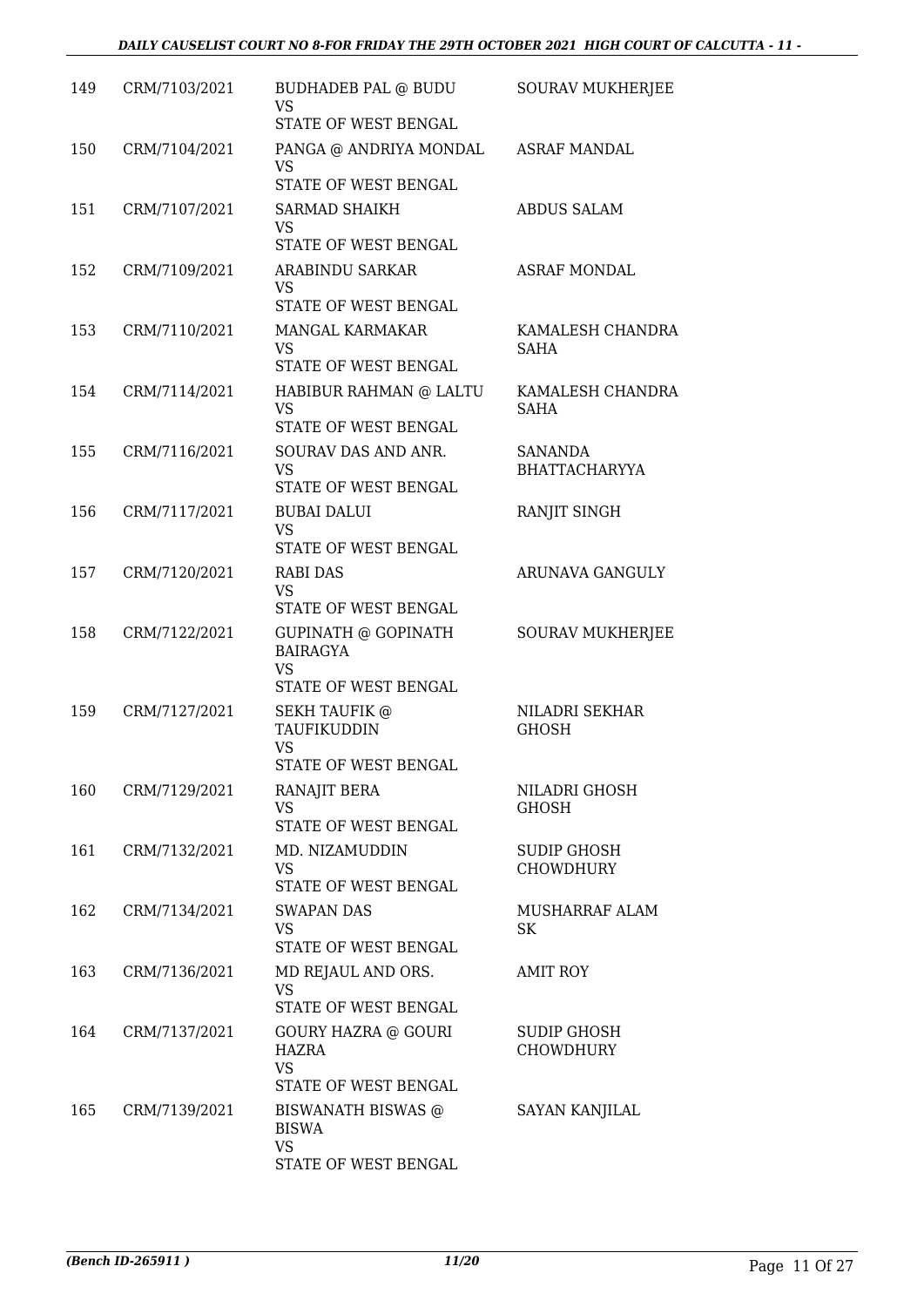| 166 | CRM/7140/2021                | RAHIM MONDAL AND ANR<br><b>VS</b><br>STATE OF WEST BENGAL                   | <b>ASHOK KUMAR</b><br><b>CHOWDHURY</b> |
|-----|------------------------------|-----------------------------------------------------------------------------|----------------------------------------|
| 167 | CRM/7141/2021                | <b>AMIT RAM</b><br>VS.<br>STATE OF WEST BENGAL                              | <b>SUDIP GHOSH</b><br><b>CHOWDHURY</b> |
| 168 | CRM/7142/2021                | ANOWAR HOSSAIN GAZI<br><b>VS</b><br>STATE OF WEST BENGAL                    | <b>ASHOK KUMAR</b><br><b>CHOWDHURY</b> |
| 169 | CRM/7143/2021                | AJIBAR LASKAR<br><b>VS</b><br>STATE OF WEST BENGAL                          | MRITYUNJOY<br><b>CHATTERIEE</b>        |
| 170 | CRM/7144/2021                | <b>DHIREN SIKDAR</b><br><b>VS</b><br>UNION OF INDIA                         | <b>ASHOK KUMAR</b><br><b>CHOWDHURY</b> |
| 171 | CRM/7157/2021                | <b>ABODH BISWAS</b><br><b>VS</b><br>STATE OF WEST BENGAL                    | KALYAN KUMAR<br><b>BHATTACHARJEE</b>   |
|     |                              | <b>APPLICATION</b>                                                          |                                        |
| 172 | CRM/8672/2020                | TUSHAR KANTI SARKAR<br><b>VS</b><br>State of West Bengal                    | <b>SAMIRUL SARDAR</b>                  |
|     | IA NO: CRAN/1/2021           |                                                                             |                                        |
|     |                              | <b>APPLICATION FOR ANTICIPATORY BAIL U/SEC. 438 CR. P. C.</b>               |                                        |
| 173 | CRM/4729/2021                | AHINUR ALI MONDAL<br>VS<br>STATE OF WEST BENGAL                             | <b>AVISHEK PRASAD</b>                  |
| 174 | CRM/4858/2021                | SANTOSH KUMAR MAHATO<br><b>VS</b><br>STATE OF WEST BENGAL                   | <b>ANKITA DEY</b>                      |
| 175 | CRM/5145/2021                | <b>GOBINDA MUDI</b><br><b>VS</b><br>STATE OF WEST BENGAL                    | <b>ANKITA DEY</b>                      |
| 176 | CRM/5335/2021                | NAMRATA SHARMA<br>VS<br>STATE OF WEST BENGAL                                | <b>ANKITA DEY</b>                      |
| 177 | CRM/6826/2021<br>(AT 2 P.M.) | KAILASH VIJAYVARGIYA<br><b>VS</b><br>STATE OF WEST BENGAL                   | <b>MOYUKH</b><br><b>MUKHERJEE</b>      |
|     | wt178 CRM/6827/2021          | <b>JISNU BASU</b><br><b>VS</b><br>STATE OF WEST BENGAL                      | PRITAM ROY                             |
|     | wt179 CRM/6828/2021          | PRADEEP JOSHI ALIAS NG<br><b>JOSHI</b><br><b>VS</b><br>STATE OF WEST BENGAL | DEBU CHOWDHURY                         |
| 180 | CRM/6855/2021                | KALYAN KUMAR GHOSH<br><b>VS</b><br>STATE OF WEST BENGAL AND<br>ORS.         | SHIBAJI KUMAR DAS                      |
|     | wt181 CRM/7126/2021          | DR SOURAV KUNDU<br><b>VS</b><br>STATE OF WEST BENGAL                        | SHIBAJI KUMAR DAS                      |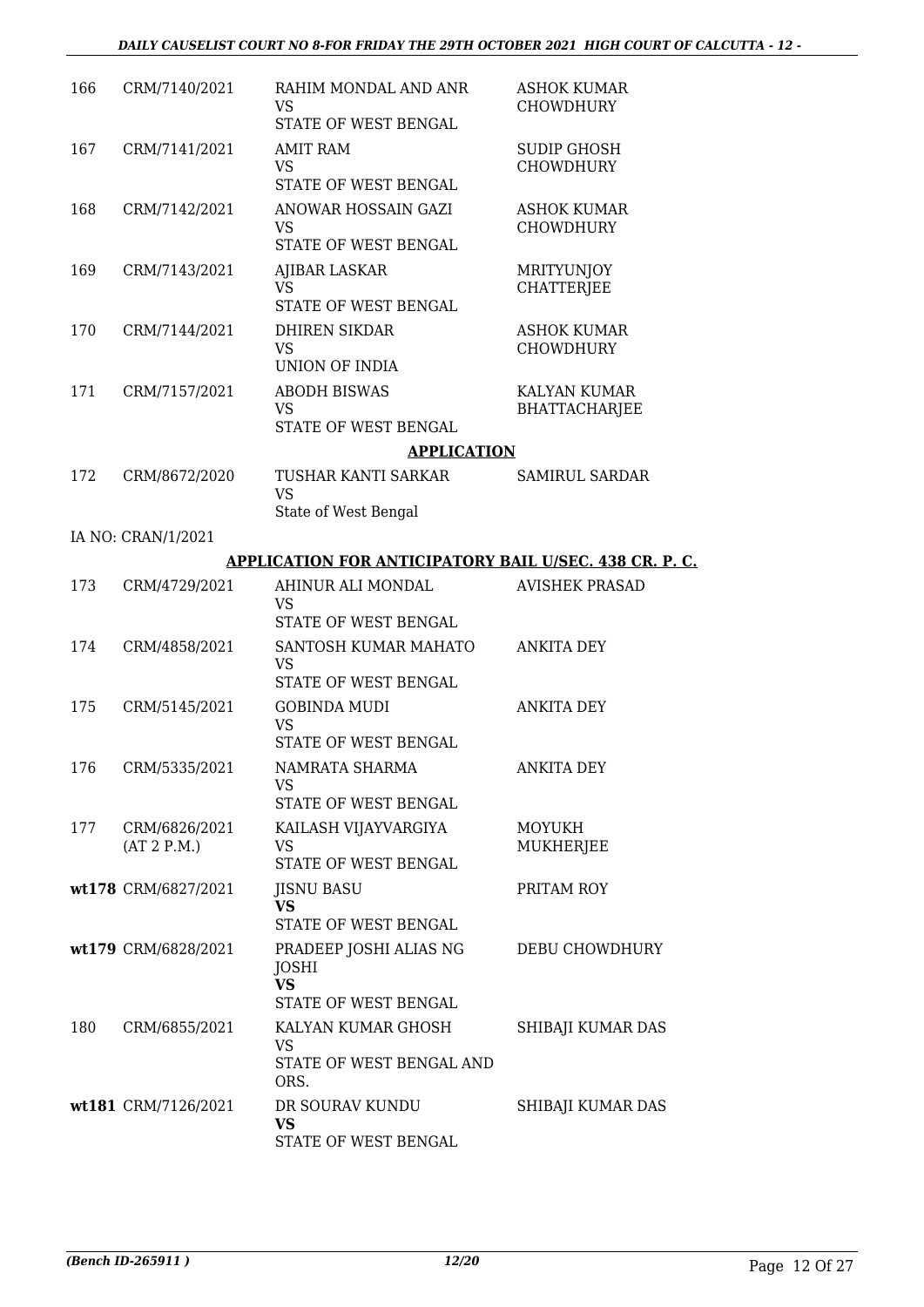| 182 | CRM/6880/2021 | <b>BABAN KUMAR @ BABON</b><br><b>KUMAR</b><br><b>VS</b><br>STATE OF WEST BENGAL    | <b>SHAKTI HALDER</b>                     |
|-----|---------------|------------------------------------------------------------------------------------|------------------------------------------|
| 183 | CRM/6881/2021 | ALTAB HOSSAIN @ ALTAB<br><b>HOSSAIN AND OTHERS</b><br><b>VS</b>                    | <b>SOURAV MUKHERJEE</b>                  |
| 184 | CRM/6888/2021 | STATE OF WEST BENGAL<br><b>SUCHITRA PAIK AND ANR</b><br>VS<br>STATE OF WEST BENGAL | PRONOJIT ROY                             |
| 185 | CRM/6894/2021 | ABDUL LATIB @ ABDUR LATIB<br>AND ORS<br><b>VS</b>                                  | NILADRI SAHA                             |
| 186 | CRM/6896/2021 | STATE OF WEST BENGAL<br><b>AMINUL ISLAM</b><br>VS<br>STATE OF WEST BENGAL          | JISAN IQUBAL<br><b>HOSSAIN</b>           |
| 187 | CRM/6899/2021 | KRISHNA CHAKRABORTY AND<br>ANR<br><b>VS</b>                                        | <b>SOUMYA NAG</b>                        |
| 188 | CRM/6900/2021 | THE STATE OF WEST BENGAL<br><b>BASANTI DEBI</b><br>VS<br>STATE OF WEST BENGAL      | Jeenia Rudra                             |
| 189 | CRM/6903/2021 | <b>SUJIT DHALI</b><br><b>VS</b><br>STATE OF WEST BENGAL                            | <b>SUSNIGDHO</b><br><b>BHATTACHARYYA</b> |
| 190 | CRM/6904/2021 | SANJEEBAN CHAKRABORTY<br>VS<br>THE STATE OF WEST BENGAL                            | <b>ADITYA TIWARI</b>                     |
| 191 | CRM/6907/2021 | SANJIT BISWAS AND ANR<br><b>VS</b><br>STATE OF WEST BENGAL                         | Jeenia Rudra                             |
| 192 | CRM/6909/2021 | NASREN BIBI<br>VS<br>STATE OF WEST BENGAL                                          | Jeenia Rudra                             |
| 193 | CRM/6910/2021 | SAIDUL SK ALIAS SAIDUL<br>MOLLA<br>VS<br>STATE OF WEST BENGAL                      | <b>SOMNATH ADHIKARY</b>                  |
| 194 | CRM/6911/2021 | AJIJUR MONDAL @ MD<br><b>AZIZUL ISLAM</b><br><b>VS</b><br>STATE OF WEST BENGAL     | Jeenia Rudra                             |
| 195 | CRM/6912/2021 | DEEP KR. SINGHA AND ORS.<br>VS.<br>STATE OF WEST BENGAL                            | DIPANKAR GUHA                            |
| 196 | CRM/6915/2021 | MD IKBAL HOSSAIN<br>VS.<br>STATE OF WEST BENGAL                                    | Jeenia Rudra                             |
| 197 | CRM/6918/2021 | SAKILA BIBI @ JEMI @ SAKILA ASHIM DEBNATH<br>VS<br>STATE OF WEST BENGAL            |                                          |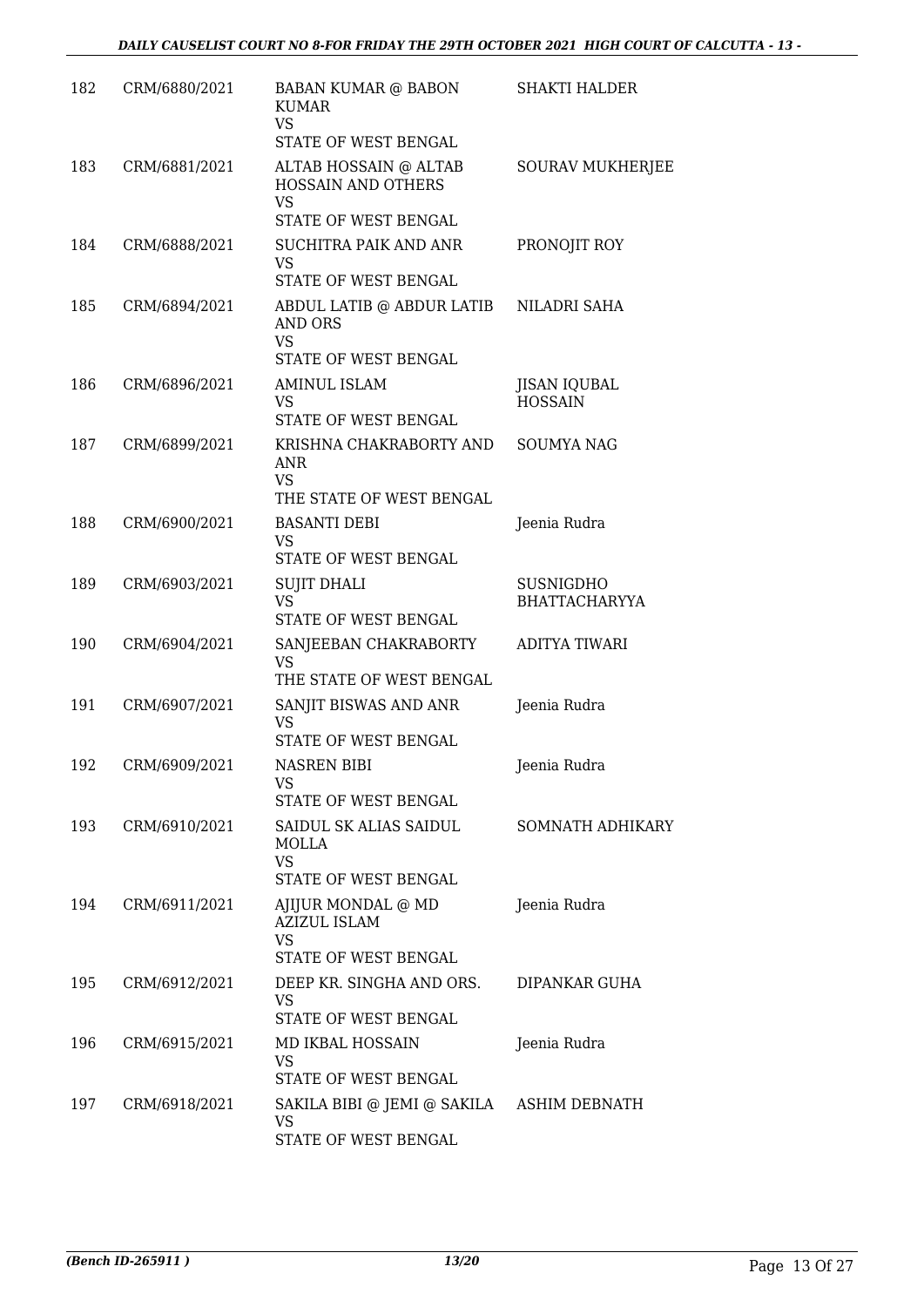| 198 | CRM/6921/2021 | GOURHARI MAITY@UTTAM<br>MAITY AMND ANR.<br><b>VS</b><br>STATE OF WEST BENGAL              | ASIF IQBAL AHMED                         |
|-----|---------------|-------------------------------------------------------------------------------------------|------------------------------------------|
| 199 | CRM/6922/2021 | SABINA BIBI AND ANR.<br>VS                                                                | <b>BITASOK BANERJEE</b>                  |
| 200 | CRM/6926/2021 | STATE OF WEST BENGAL<br>SK. MUKHTAR ALI<br><b>VS</b>                                      | SK SAHJAHAN ALI                          |
| 201 | CRM/6927/2021 | <b>STATE OF WEST BENGAL</b><br>ESAB MIA @ ESAB ALI<br><b>VS</b><br>STATE OF WEST BENGAL   | <b>KAUSIK BISWAS</b>                     |
| 202 | CRM/6928/2021 | PALLAB SINHA<br><b>VS</b><br>THE STATE OF WEST BENGAL                                     | PROSENJIT<br><b>MUKHERJEE</b>            |
| 203 | CRM/6929/2021 | LAKSHMAN HALDER<br>VS<br>STATE OF WEST BENGAL                                             | KALYAN KUMAR<br><b>BHATTACHARJEE</b>     |
| 204 | CRM/6934/2021 | <b>MAHIDUR RAHAMAN</b><br><b>VS</b><br>STATE OF WEST BENGAL                               | KAUSIK BISWAS                            |
| 205 | CRM/6935/2021 | ASHISH SINGHA AND ORS.<br><b>VS</b><br>STATE OF WEST BENGAL                               | <b>AVINABA PATRA</b>                     |
| 206 | CRM/6937/2021 | MD. ABDUL HADI @ ABDUL<br>HADI AND ANR.<br><b>VS</b>                                      | <b>AVINABA PATRA</b>                     |
| 207 | CRM/6942/2021 | STATE OF WEST BENGAL<br>BIREN DAS AND OTHERS<br><b>VS</b><br>STATE OF WEST BENGAL         | <b>ANISH DAS</b>                         |
| 208 | CRM/6945/2021 | ABUL KASHEM AZAD<br><b>VS</b><br>STATE OF WEST BENGAL                                     | MD HAFIZ ALI                             |
| 209 | CRM/6949/2021 | PRAKASH SARKAR @<br><b>GOBINDA</b><br><b>VS</b><br>STATE OF WEST BENGAL                   | <b>KUSAL KUMAR</b><br>MUKHERJEE          |
| 210 | CRM/6951/2021 | SUMAN GARAI @ SUMAN<br><b>GORAI AND ORS</b><br><b>VS</b><br>THE STATE OF WEST<br>BENGAL31 | Sujoy Sarkar                             |
| 211 | CRM/6952/2021 | <b>SUMATI ROY AND ORS</b><br><b>VS</b><br>STATE OF WEST BENGAL                            | <b>SUSNIGDHO</b><br><b>BHATTACHARYYA</b> |
| 212 | CRM/6953/2021 | SUBRATA ADHIKARY<br><b>VS</b><br>STATE OF WEST BENGAL                                     | DIPTANGSHU BASU                          |
| 213 | CRM/6954/2021 | BISWAJIT METE AND ORS<br>VS<br>THE STATE OF WEST BENGAL                                   | Sujoy Sarkar                             |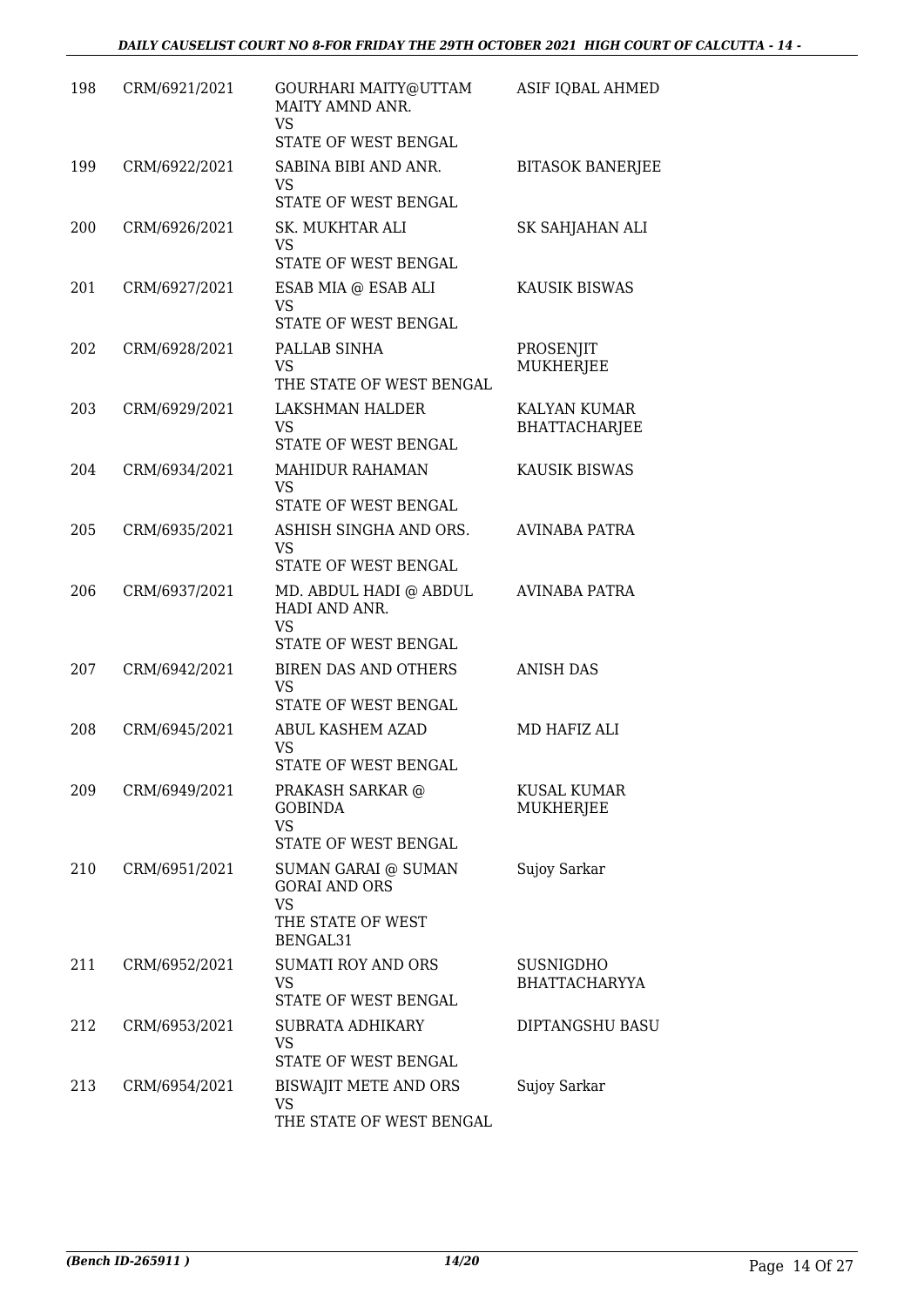| 214 | CRM/6956/2021 | ANJANA BISWAS AND ANR.<br><b>VS</b><br>STATE OF WEST BENGAL                                                              | <b>AMIT SINGH</b>     |
|-----|---------------|--------------------------------------------------------------------------------------------------------------------------|-----------------------|
| 215 | CRM/6962/2021 | SAHARUL SEKH ALIAS<br><b>NIYADUL</b><br><b>VS</b>                                                                        | NAVANIL DE            |
|     |               | STATE OF WEST BENGAL                                                                                                     |                       |
| 216 | CRM/6968/2021 | NETAI PAL @ NETAI PAUL<br>AND ORS<br><b>VS</b><br>THE STATE OF WEST BENGAL                                               | DEBAYAN GHOSH         |
| 217 | CRM/6971/2021 | KHAIRUL MONDAL @<br>KHAIRUL HOSEN MANDAL @<br>KHAIRUN HOSEN MANDAL<br>AND ORS<br>VS.<br>STATE OF WEST BENGAL AND<br>ORS. | <b>AVISHEK PRASAD</b> |
| 218 | CRM/6973/2021 | SHYAMAL KUMAR GHOSH<br>AND ANR.<br><b>VS</b><br>STATE OF WEST BENGAL                                                     | <b>RAJ BARMAN</b>     |
| 219 | CRM/6977/2021 | JANARDHAN KR. SINGH<br>VS<br>STATE OF WEST BENGAL                                                                        | DEBARSHI BRAHMA       |
| 220 | CRM/6983/2021 | <b>YUNUS</b><br><b>VS</b><br>STATE OF WEST BENGAL                                                                        | SOUPAL CHATTERJEE     |
| 221 | CRM/6984/2021 | ANINDYA PATRA<br><b>VS</b><br>STATE OF WEST BENGAL                                                                       | <b>SUDIPTA MAITI</b>  |
| 222 | CRM/6985/2021 | SK. REJAUL @ SK. REJABUL<br>AND ANR.<br><b>VS</b>                                                                        | DEV KUMAR SHARMA      |
|     |               | STATE OF WEST BENGAL                                                                                                     |                       |
| 223 | CRM/6990/2021 | <b>KURMAN MONDAL</b><br>VS<br>STATE OF WEST BENGAL                                                                       | SK. TOSLIM ALI        |
| 224 | CRM/6991/2021 | YANUR MONDAL<br><b>VS</b><br>STATE OF WEST BENGAL                                                                        | SK TOSLIM ALI         |
| 225 | CRM/6993/2021 | <b>UJJAL SARKAR</b><br><b>VS</b><br>STATE OF WEST BENGAL                                                                 | <b>SAYAN KANJILAL</b> |
| 226 | CRM/6996/2021 | JAMAL MONDAL<br><b>VS</b><br>STATE OF WEST BENGAL                                                                        | SK TOSLIM ALI         |
| 227 | CRM/7000/2021 | <b>MANOWAR</b><br>HOSSAIN@MANOWAR ALAM<br>AND ANR.<br>VS<br>STATE OF WEST BENGAL                                         | SOUPAL CHATTERJEE     |
| 228 | CRM/7009/2021 | NUR ISLAM@ NUR SALAM<br><b>SEKH</b><br><b>VS</b><br>STATE OF WEST BENGAL                                                 | MD HAFIZ ALI          |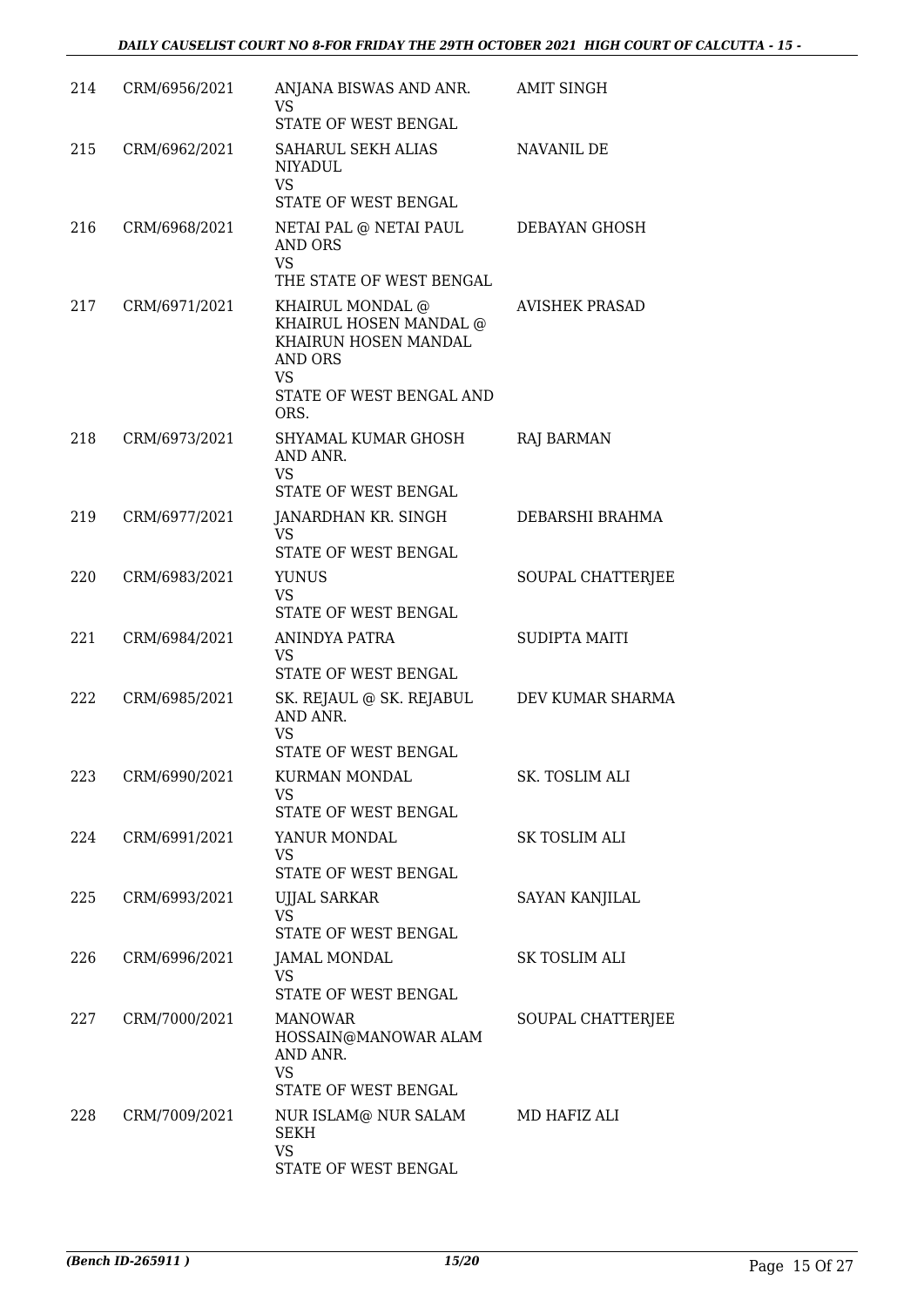| 229 | CRM/7016/2021 | PRAFULLA DEBSHARMA AND<br>ANR.<br><b>VS</b><br>STATE OF WEST BENGAL                          | <b>SARTHAK BURMAN</b>                |
|-----|---------------|----------------------------------------------------------------------------------------------|--------------------------------------|
| 230 | CRM/7022/2021 | SUBODH CHANDRA MAJHI<br>VS.                                                                  | <b>SAYAN KANJILAL</b>                |
| 231 | CRM/7035/2021 | STATE OF WEST BENGAL<br><b>VIVEK ROY AND ANR</b><br><b>VS</b><br><b>STATE OF WEST BENGAL</b> | <b>MRITUNOY</b><br><b>CHATTERJEE</b> |
| 232 | CRM/7038/2021 | GOUTAM MONDAL AND ORS.<br><b>VS</b><br>STATE OF WEST BENGAL                                  | <b>SOURAV MUKHERJEE</b>              |
| 233 | CRM/7039/2021 | ADARI MANDAL @ MANGAL<br>ADARI@ ADORI MANDAL<br><b>VS</b><br>STATE OF WEST BENGAL            | <b>IMDADUL HOQUE</b>                 |
| 234 | CRM/7041/2021 | <b>HAZRAT MANDAL</b><br>VS.<br>STATE OF WEST BENGAL                                          | <b>SOURAV MUKHERJEE</b>              |
| 235 | CRM/7045/2021 | <b>SENTU PAL</b><br>VS<br>STATE OF WEST BENGAL                                               | <b>MANAS KUMAR DAS</b>               |
| 236 | CRM/7048/2021 | MONORANJAN DAS<br><b>VS</b><br>STATE OF WEST BENGAL                                          | <b>SEKHAR MUKHERJEE</b>              |
| 237 | CRM/7052/2021 | ISUB SAHA @ UKIL SAHA AND<br><b>ANR</b><br><b>VS</b><br>STATE OF WEST BENGAL                 | PRITHISH<br>BANDYOPADHYAY            |
| 238 | CRM/7055/2021 | <b>RACHANA</b><br><b>VS</b><br>STATE OF WEST BENGAL                                          | RAHUL AGARWAL                        |
| 239 | CRM/7056/2021 | PALASH MONDAL @ BIKASH<br><b>AND ANOTHER</b><br>VS<br>STATE OF WEST BENGAL                   | <b>SOUMYAJIT DAS</b><br>MAHAPATRA    |
| 240 | CRM/7059/2021 | DR. PRASHANT SARIN<br>VS<br>STATE OF WEST BENGAL                                             | RAHUL AGARWAL                        |
| 241 | CRM/7062/2021 | <b>ENAMUL</b><br>HOSSAIN@ENSAMUL HOQUE<br>VS<br>STATE OF WEST BENGAL                         | <b>IMDADUL HOQUE</b>                 |
| 242 | CRM/7063/2021 | SAMPAD GHOSH ALIA<br>SAMPADA GHOSH<br><b>VS</b><br>STATE OF WEST BENGAL                      | ABHINABA DAN                         |
| 243 | CRM/7064/2021 | SOUVIK GHOSH @ BAPI<br><b>GHOSH</b><br><b>VS</b><br>STATE OF WEST BENGAL                     | <b>SURAJIT BASU</b>                  |
| 244 | CRM/7065/2021 | <b>AMIT BISWAS</b><br>VS.<br>STATE OF WEST BENGAL                                            | ARNAB SAHA                           |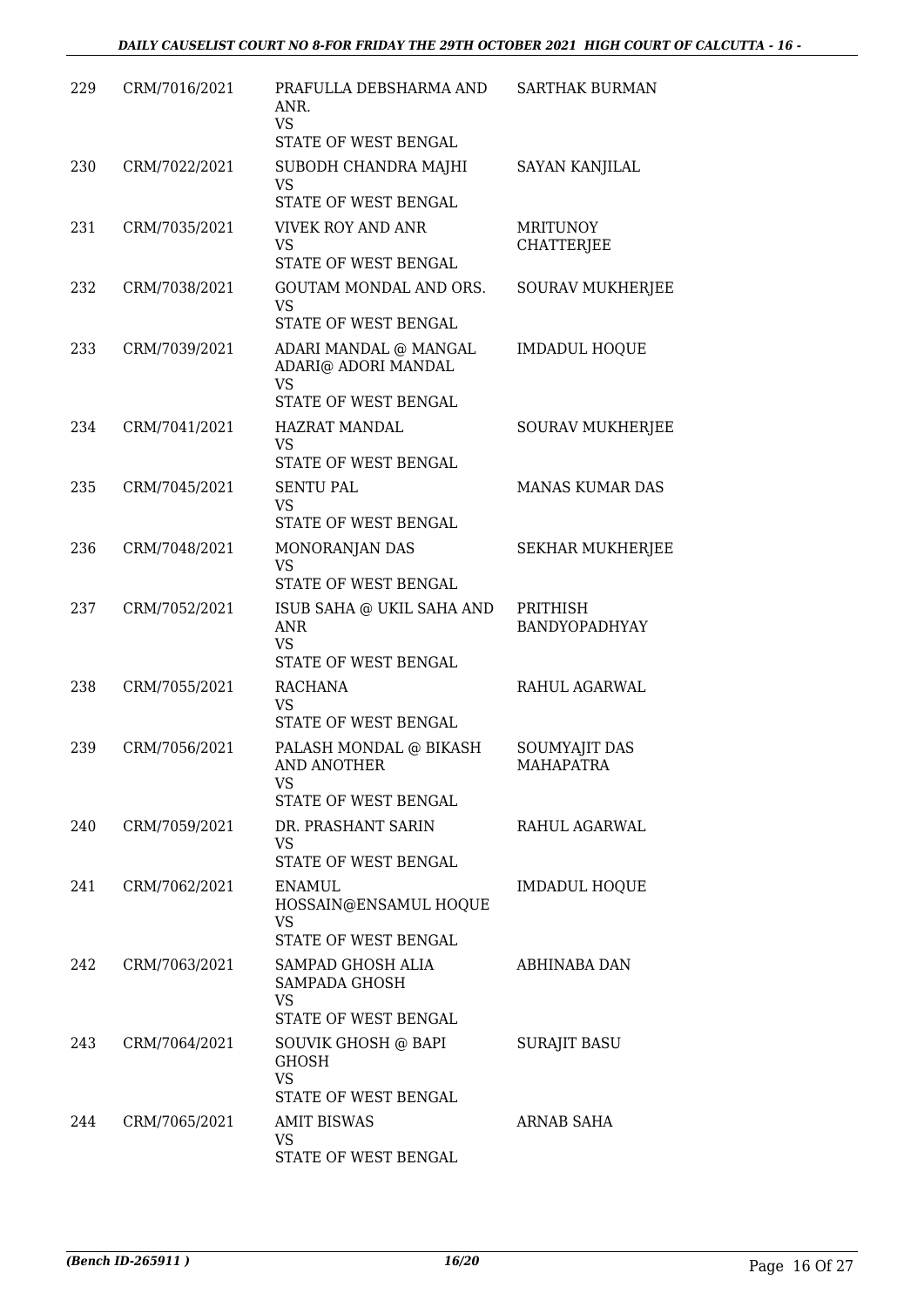| 245 | CRM/7074/2021 | <b>BABLU SARKAR</b><br><b>VS</b><br>STATE OF WEST BENGAL                                        | SOUPAL CHATTERJEE                     |
|-----|---------------|-------------------------------------------------------------------------------------------------|---------------------------------------|
| 246 | CRM/7078/2021 | <b>TAPAN SARKAR</b><br>VS<br>STATE OF WEST BENGAL                                               | <b>MD ZOHAIB RAUF</b>                 |
| 247 | CRM/7080/2021 | <b>VINOD SHARMA</b><br><b>VS</b><br>STATE OF WEST BENGAL                                        | RAHUL AGARWAL                         |
| 248 | CRM/7083/2021 | MOHABUL MONDAL ALIAS<br>MAHABUL ISLAM<br><b>VS</b>                                              | MD GOLAM NURE<br><b>IMROHI</b>        |
| 249 | CRM/7084/2021 | STATE OF WEST BENGAL<br>LALCHAND SEKH AND<br><b>OTHERS</b><br><b>VS</b><br>STATE OF WEST BENGAL | MD GOLAM NURE<br><b>IMROHI</b>        |
| 250 | CRM/7085/2021 | SANJIT SHAIKH<br>VS<br>STATE OF WEST BENGAL                                                     | <b>MD GOLAM NURE</b><br><b>IMROHI</b> |
| 251 | CRM/7092/2021 | <b>BISWAJIT DUTTA</b><br><b>VS</b><br><b>STATE OF WEST BENGAL</b>                               | KAMALESH CH. SAHA                     |
| 252 | CRM/7098/2021 | FARIDUL AHMED @ FORIDUL<br>AHMED<br><b>VS</b><br>STATE OF WEST BENGAL                           | <b>AYANA DEY</b>                      |
| 253 | CRM/7099/2021 | AFSAR SEKH AND OTHERS<br>VS<br>STATE OF WEST BENGAL                                             | MONIRUZZAMAN                          |
| 254 | CRM/7100/2021 | NASIBIR @ NASIBUL MONDAL SOURAV MUKHERJEE<br><b>AND ANOTHER</b><br>VS<br>STATE OF WEST BENGAL   |                                       |
| 255 | CRM/7105/2021 | SOHEL MONDAL<br>VS<br>STATE OF WEST BENGAL                                                      | <b>ASRAF MONDAL</b>                   |
| 256 | CRM/7106/2021 | RAJESH MONDAL @ DOLON<br>DAS @ RAJESH<br>VS<br>STATE OF WEST BENGAL                             | SHIBAJI KUMAR DAS                     |
| 257 | CRM/7108/2021 | <b>SALMAN KHAN@MD</b><br>SALMAN@MD SALMAN KHAN<br>AND ORS.<br><b>VS</b><br>STATE OF WEST BENGAL | NILADRI SEKHAR<br>GHOSH               |
| 258 | CRM/7111/2021 | SK. MAHAMMAD RAFIK<br>VS<br>STATE OF WEST BENGAL                                                | NILADRI SEKHAR<br><b>GHOSH</b>        |
| 259 | CRM/7112/2021 | MANGAL DAS@SUBAL DAS<br>VS<br>STATE OF WEST BENGAL                                              | SANANDA<br><b>BHATTACHARYYA</b>       |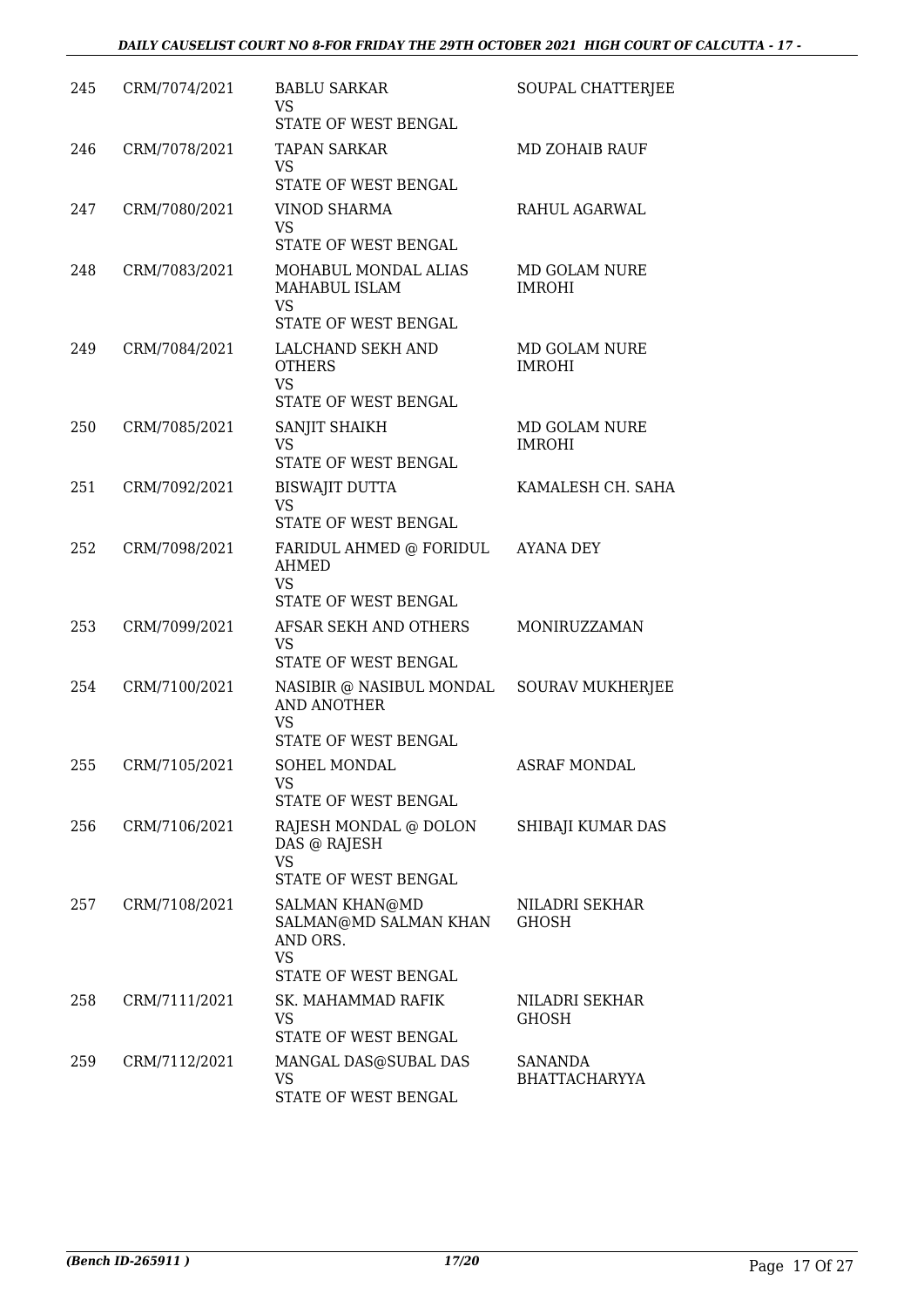| 260 | CRM/7113/2021 | SK SAIYAD ALI @ SAIYAD ALI<br><b>AND OTHERS</b><br><b>VS</b><br>STATE OF WEST BENGAL | <b>AISHWARYA BAZAZ</b>         |
|-----|---------------|--------------------------------------------------------------------------------------|--------------------------------|
| 261 | CRM/7115/2021 | MANIKA SEN @ MANIKA<br><b>BEGUM @ PUTUL BEGUM</b><br><b>VS</b>                       | NILADRI SEKHAR<br><b>GHOSH</b> |
|     |               | STATE OF WEST BENGAL                                                                 |                                |
| 262 | CRM/7118/2021 | KRISHNENDU SAHA<br>VS<br>STATE OF WEST BENGAL                                        | <b>NILADRI SEKHAR</b><br>GHOSH |
| 263 | CRM/7119/2021 | AAJAMIRA MANDAL AND ORS<br><b>VS</b><br>STATE OF WEST BENGAL                         | ARKA CHAKRABORTY               |
| 264 | CRM/7121/2021 | MAINUL ALI@MD MAMAL ALI<br><b>AND ORS</b><br><b>VS</b>                               | MD HAFIZ ALI                   |
|     |               | STATE OF WEST BENGAL                                                                 |                                |
| 265 | CRM/7123/2021 | <b>BANKIM DAS AND ORS</b><br><b>VS</b><br>STATE OF WEST BENGAL                       | SHIBAJI KUMAR DAS              |
| 266 | CRM/7124/2021 | SAMIR ROY @ SAMIR KUMAR                                                              | ARUNAVA GANGULY                |
|     |               | <b>ROY AND ANOTHER</b><br><b>VS</b><br>STATE OF WEST BENGAL                          |                                |
| 267 | CRM/7125/2021 | FARIDUL AHMED @ SK<br><b>FORIDUL AHMED</b><br><b>VS</b>                              | <b>AYANA DEY</b>               |
|     |               | STATE OF WEST BENGAL                                                                 |                                |
| 268 | CRM/7128/2021 | <b>BASUDEV GHOSH</b><br>VS<br>STATE OF WEST BENGAL                                   | <b>SAYAN KANJILAL</b>          |
| 269 | CRM/7130/2021 | <b>MAMTA POREL</b><br>VS.<br>STATE OF WEST BENGAL                                    | NILADRI SEKHAR<br>GHOSH        |
| 270 | CRM/7131/2021 | <b>JASMEET SINGH</b><br>AROARA@JASMEET SINGH<br><b>AND ORS</b><br><b>VS</b>          | <b>ARINDAM SEN</b>             |
|     |               | STATE OF WEST BENGAL                                                                 |                                |
| 271 | CRM/7133/2021 | <b>BAPI SARKAR</b><br>VS.<br>STATE OF WEST BENGAL                                    | MUSHARRAF ALAM<br>SK           |
| 272 | CRM/7138/2021 | SK ASPIYA ALI @ SK ASPIYA<br>AND ORS<br><b>VS</b><br>STATE OF WEST BENGAL            | NILADRI SEKHAR<br>GHOSH        |
| 273 | CRM/7156/2021 | MD. AHAD ALI AND ANR.<br>VS.<br>STATE OF WEST BENGAL                                 | MD. HAFIZ ALI                  |
| 274 | CRM/7158/2021 | PRASANTA DAS<br>VS<br>STATE OF WEST BENGAL                                           | Asraf Mandal                   |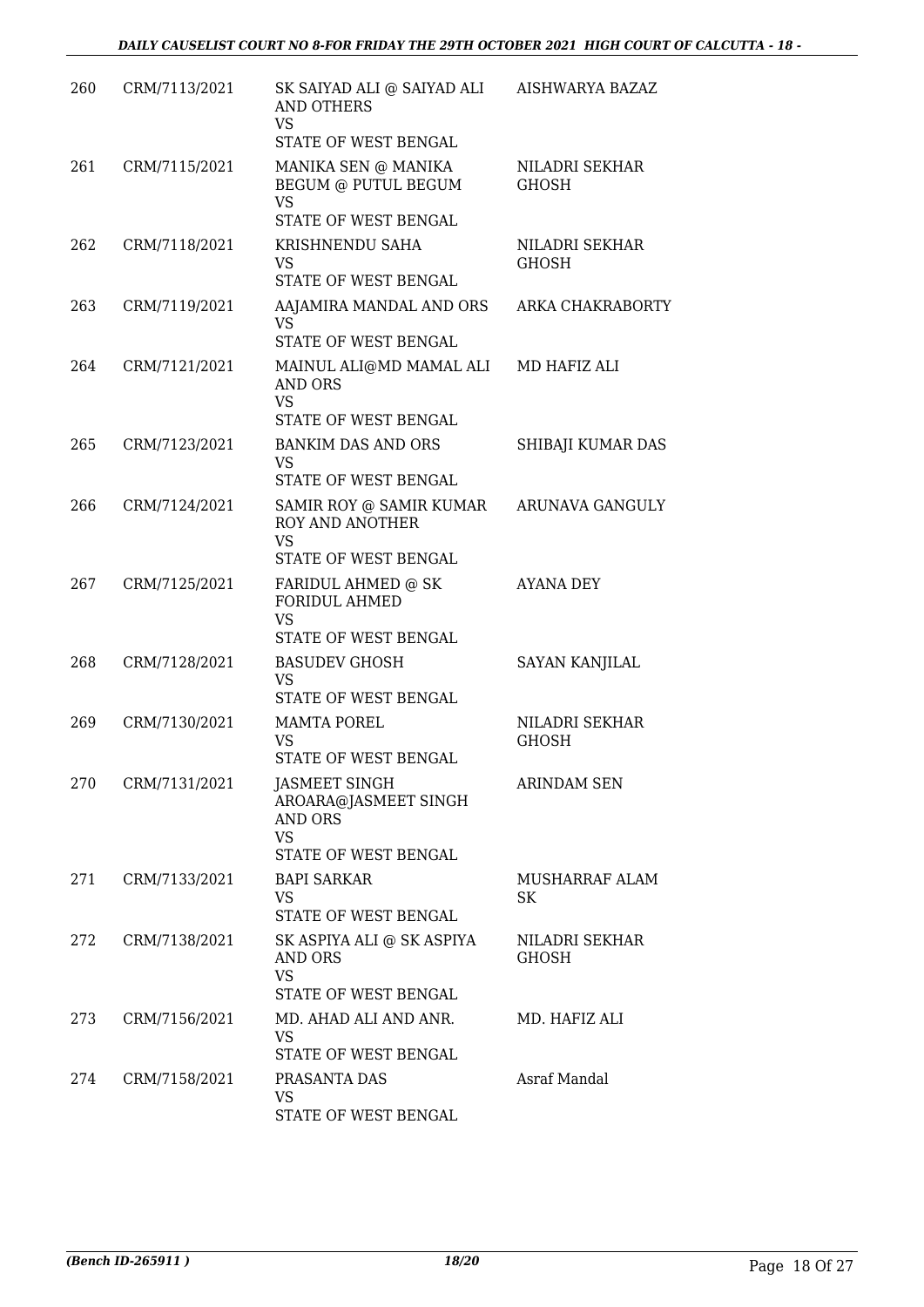| 275 | CRM/7161/2021                 | RUBEL SEKH @SHAIKH<br><b>VS</b><br>STATE OF WEST BENGAL                                              | ASRAF MANDAL                  |
|-----|-------------------------------|------------------------------------------------------------------------------------------------------|-------------------------------|
| 276 | CRM/7162/2021                 | MD ABDUL MALEQUE<br>MOLLA@MALEK MOLLA AND<br>ORS.<br><b>VS</b>                                       | GULSANWARA<br><b>PERVIN</b>   |
|     |                               | STATE OF WEST BENGAL                                                                                 |                               |
| 277 | CRM/7163/2021                 | <b>GOBINDA BISWAS</b><br><b>VS</b>                                                                   | <b>ASRAF MANDAL</b>           |
|     |                               | STATE OF WEST BENGAL                                                                                 |                               |
|     |                               | PIL                                                                                                  |                               |
| 278 | WPA(P)/282/2021               | ROSHNI ALI<br>VS.<br>STATE OF WEST BENGAL AND<br>ORS.                                                | ARINDAM PAUL                  |
| 279 | WPA(P)/288/2021               | UMA SHANKAR VERMA<br>VS                                                                              | <b>INDRAJEET DEY</b>          |
|     |                               | STATE OF WEST BENGAL AND<br>ORS.                                                                     |                               |
| 280 | WPA(P)/289/2021               | PEOPLE FOR BETTER<br>TREATMENT (PBT) PRESD.<br>DR. KUNAL SAHA<br><b>VS</b>                           | DR. KUNAL SAHA (IN<br>PERSON) |
|     |                               | WBMC AND ANR.                                                                                        |                               |
|     |                               | <b>INTRA COURT APPEAL AND APPLICATION</b>                                                            |                               |
| 281 | FMAT/639/2021                 | <b>BENGAL AMATEUR</b><br><b>SWIMMING ASSOCIATION</b><br>VS.<br>RAMNUJ MUKHERJEE AND<br><b>OTHERS</b> | SOUMYAJIT MISHRA              |
|     | IA NO: CAN/1/2021             |                                                                                                      |                               |
| 282 | FMAT/641/2021                 | <b>SOUMEN BISWAS AND ORS</b><br><b>VS</b><br>ISRAR AHMED                                             | SANJAY MUKHERJEE              |
|     | IA NO: CAN/1/2021             |                                                                                                      |                               |
| 283 | MAT/995/2021                  | ATANU KUMAR GANGULY @<br><b>ATANU GANGULY</b><br>VS.                                                 | BIJAY KUMAR SHAW              |
|     |                               | STATE OF WEST BENGAL AND<br>ORS.                                                                     |                               |
|     | IA NO: CAN/1/2021, CAN/2/2021 |                                                                                                      |                               |
| 284 | MAT/998/2021                  | SABYASACHI MONDAL ADN<br><b>ANR</b><br><b>VS</b><br>STATE OF WEST BENGAL AND<br>ORS.                 | DONA GHOSH                    |
|     | IA NO: CAN/1/2021             |                                                                                                      |                               |
| 285 | FMA/1079/2021                 | AMIT KUMAR GHOSH<br>VS.<br>STATE OF WEST BENGAL AND<br>ORS.                                          | <b>BIJOY BAG</b>              |
|     | IA NO: CAN/1/2021             |                                                                                                      |                               |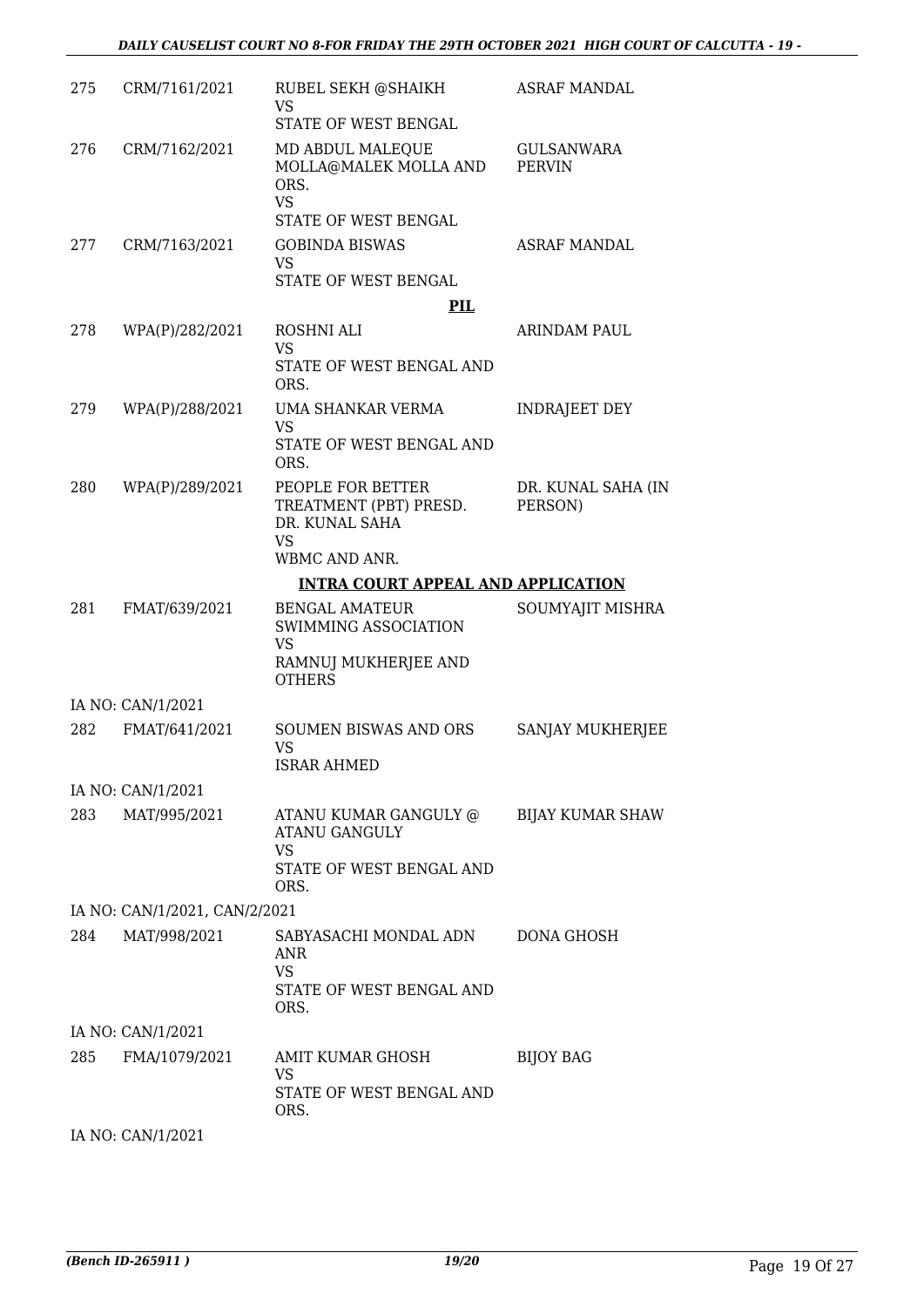### *DAILY CAUSELIST COURT NO 8-FOR FRIDAY THE 29TH OCTOBER 2021 HIGH COURT OF CALCUTTA - 20 -*

| 286 | MAT/1134/2021     | JIGIRA SK<br>VS.<br>STATE OF WEST BENGAL AND<br>ORS.                   | RANANEESH GUHA<br>THAKURTA          |
|-----|-------------------|------------------------------------------------------------------------|-------------------------------------|
|     | IA NO: CAN/1/2021 |                                                                        |                                     |
| 287 | MAT/1135/2021     | <b>HARADHAN PANTU</b><br><b>VS</b><br>STATE OF WEST BENGAL AND<br>ORS. | RANANEESH GUHA                      |
|     | IA NO: CAN/1/2021 |                                                                        |                                     |
| 288 | MAT/1136/2021     | KAMAL KRISHNA BOSE<br>VS<br>STATE OF WEST BENGAL AND<br>ORS.           | RANANEESH GUHA<br>THAKURTA          |
|     | IA NO: CAN/1/2021 |                                                                        |                                     |
| 289 | MAT/1191/2021     | JHUMA RANI SARKAR<br>VS.<br>STATE OF WEST BENGAL AND<br>ORS.           | <b>ALOKESH DALAI</b>                |
|     | IA NO: CAN/1/2021 |                                                                        |                                     |
| 290 | MAT/1192/2021     | <b>RUSTOM KHAN</b><br><b>VS</b><br>STATE OF WEST BENGAL AND<br>ORS.    | <b>ARITRA SHANKAR</b><br><b>RAY</b> |
|     | IA NO: CAN/1/2021 |                                                                        |                                     |
| 291 | MAT/1193/2021     | KAJAL SARDAR<br><b>VS</b><br>STATE OF WEST BENGAL AND<br>ORS.          | ANINDYA HALDER                      |
|     | IA NO: CAN/1/2021 |                                                                        |                                     |
|     |                   | <b>CIVIL APPEALS</b>                                                   |                                     |
|     |                   | (& APPLICATION)                                                        |                                     |
| 292 | FMAT/637/2021     | HOUSING CONSULTANCY<br>PVT. LTD.<br>VS<br>PARTHA CHATTERJEE            | <b>SOURAV SEN</b>                   |

IA NO: CAN/1/2021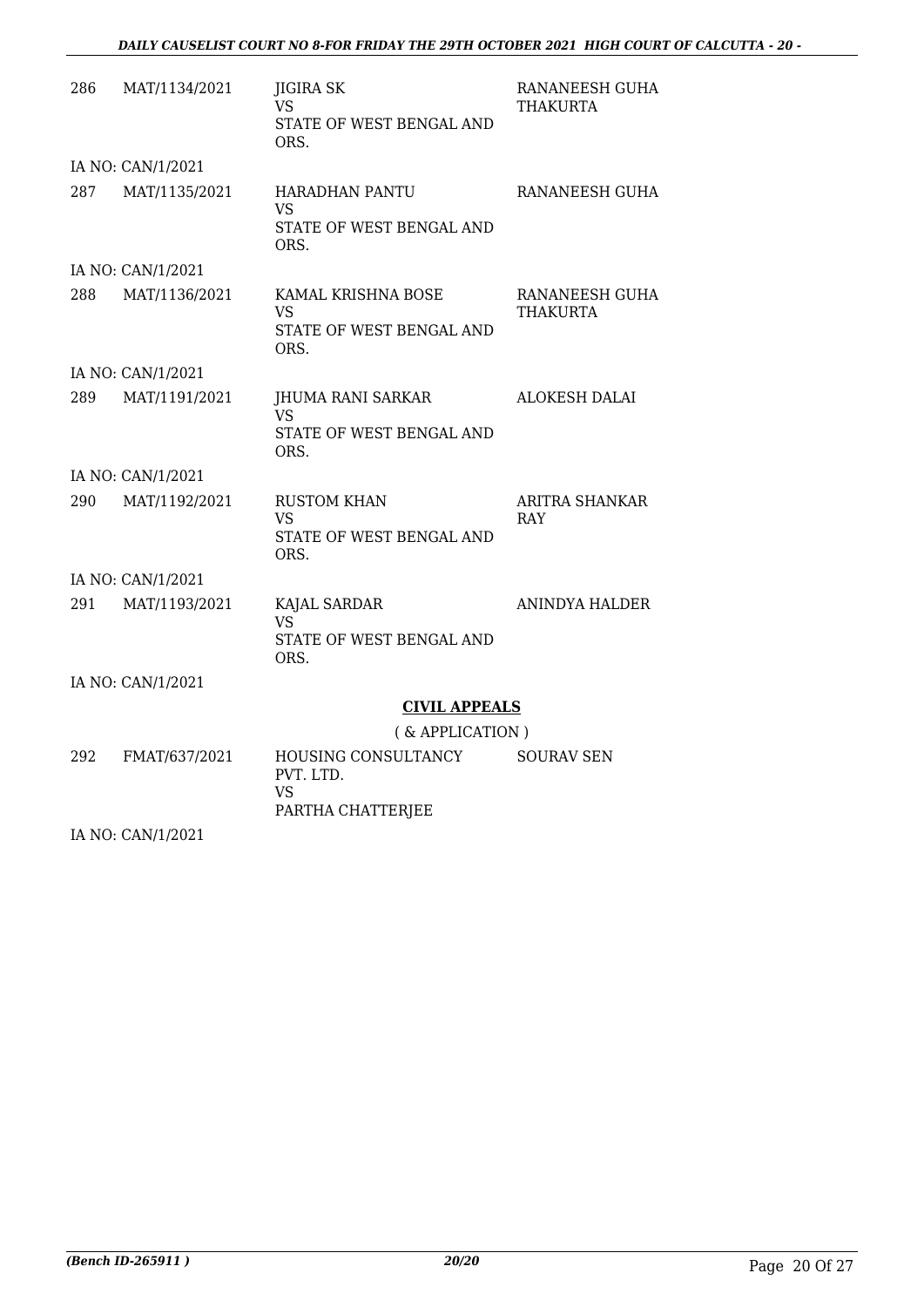

# **Appellate Side**

**DAILY CAUSELIST For Friday The 29th October 2021**

**COURT NO. 8**

**DIVISION BENCH (DB)**

**AT 11:00 AM**

**HON'BLE JUSTICE SABYASACHI BHATTACHARYYA HON'BLE JUSTICE RABINDRANATH SAMANTA [VIA VIDEO CONFERENCE]**

## **VACATION BENCH**

# **FOR JUDGMENT**

1 WP.CT/78/2021 ALAPAN BANDYOPADHYAY VS UNION OF INDIA AND ANR SANDIP DASGUPTA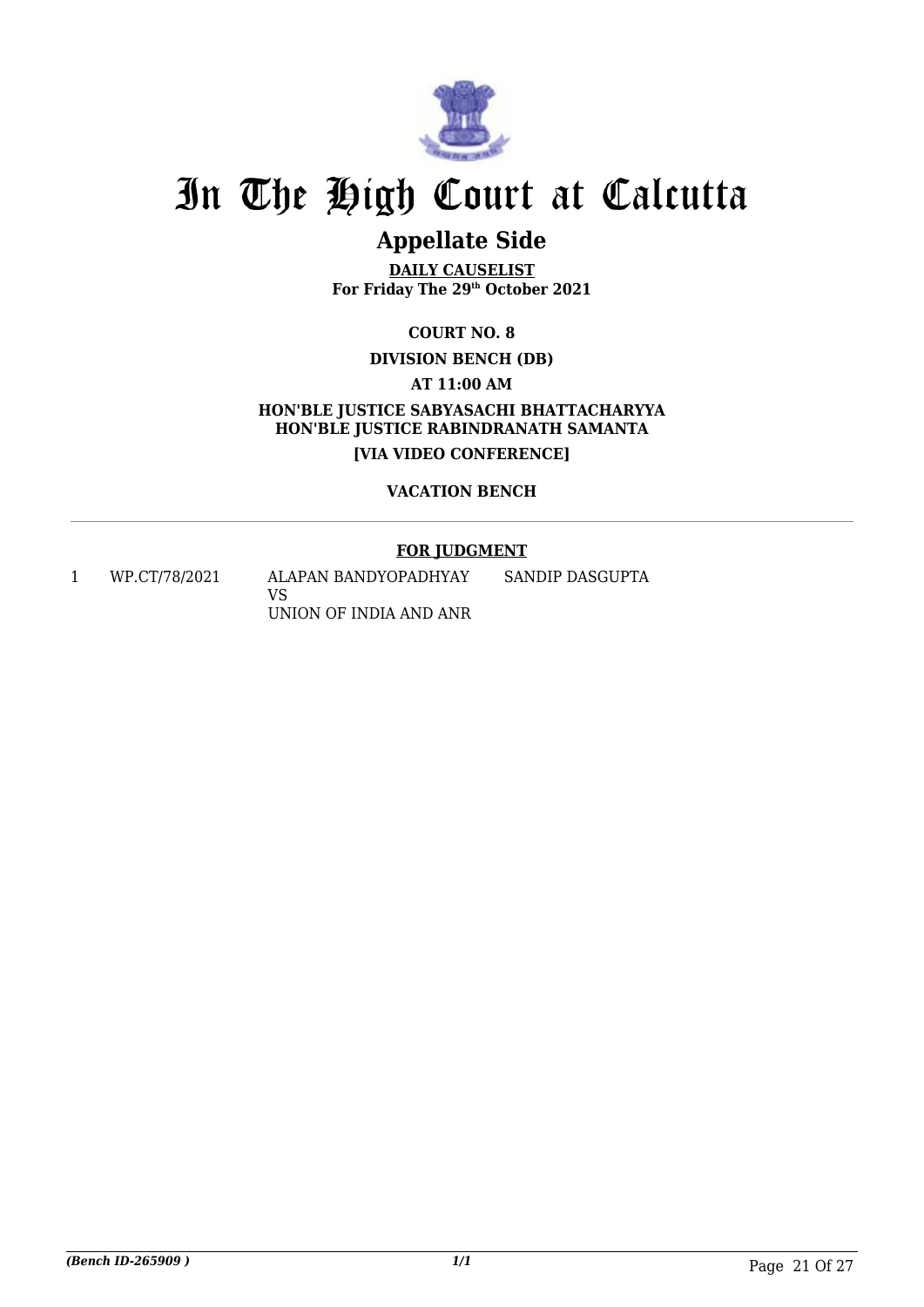

# **Appellate Side**

**DAILY CAUSELIST For Friday The 29th October 2021**

**COURT NO. 7 SINGLE BENCH (SB) AT 11:00 AM HON'BLE JUSTICE MD. NIZAMUDDIN (VIA VIDEO CONFERENCE) (VACATION BENCH)**

### **TOP**

| $\mathbf{1}$ | WPA/17334/2021 | <b>BULK LPG TRANSPORT</b><br>CONTRACTORS AND ANR<br><b>VS</b>                           | <b>RAHUL KUMAR</b><br><b>SINGH</b>     |
|--------------|----------------|-----------------------------------------------------------------------------------------|----------------------------------------|
|              |                | <b>HINDUSTAN PETROLEUM</b><br><b>CORPORATION LTD AND</b><br><b>ORS</b>                  |                                        |
| 2            | WPA/17375/2021 | SEIKH ABDUL MAJED AND<br><b>OTHERS</b><br><b>VS</b><br>STATE OF WEST BENGAL<br>AND ORS. | NIBEDITA PAL                           |
| 3            | WPA/17408/2021 | <b>EMDADUL ISLAM</b><br><b>VS</b><br>STATE OF WEST BENGAL<br>AND ORS.                   | <b>MRITYUNJOY</b><br><b>CHATTERJEE</b> |
| 4            | WPA/17419/2021 | RONITH ENTERPRISE<br><b>VS</b><br>THE STATE OF WEST<br><b>BENGAL AND ORS</b>            | PARTHA SARATHI<br><b>GHOSH</b>         |
| 5            | WPA/17422/2021 | SHAHI ELEC. ENGG. CO. P.<br>LTD.<br><b>VS</b><br><b>IIT KHARAGPUR AND ANR.</b>          | ASHIS KR.<br><b>MUKHERJEE</b>          |
|              |                | <b>CRIMINAL REVISION</b>                                                                |                                        |
| 6            | CRR/2204/2021  | <b>SHALEK SK AND ORS</b><br><b>VS</b><br>STATE OF WEST BENGAL<br><b>AND ANR</b>         | <b>SHASANKA SEKHAR</b><br><b>GHOSH</b> |
| 7            | CRR/2206/2021  | UMMAR ALI @ UMAR ALI<br><b>VS</b><br>THE STATE OF WEST<br><b>BENGAL</b>                 | ARNAB SAHA                             |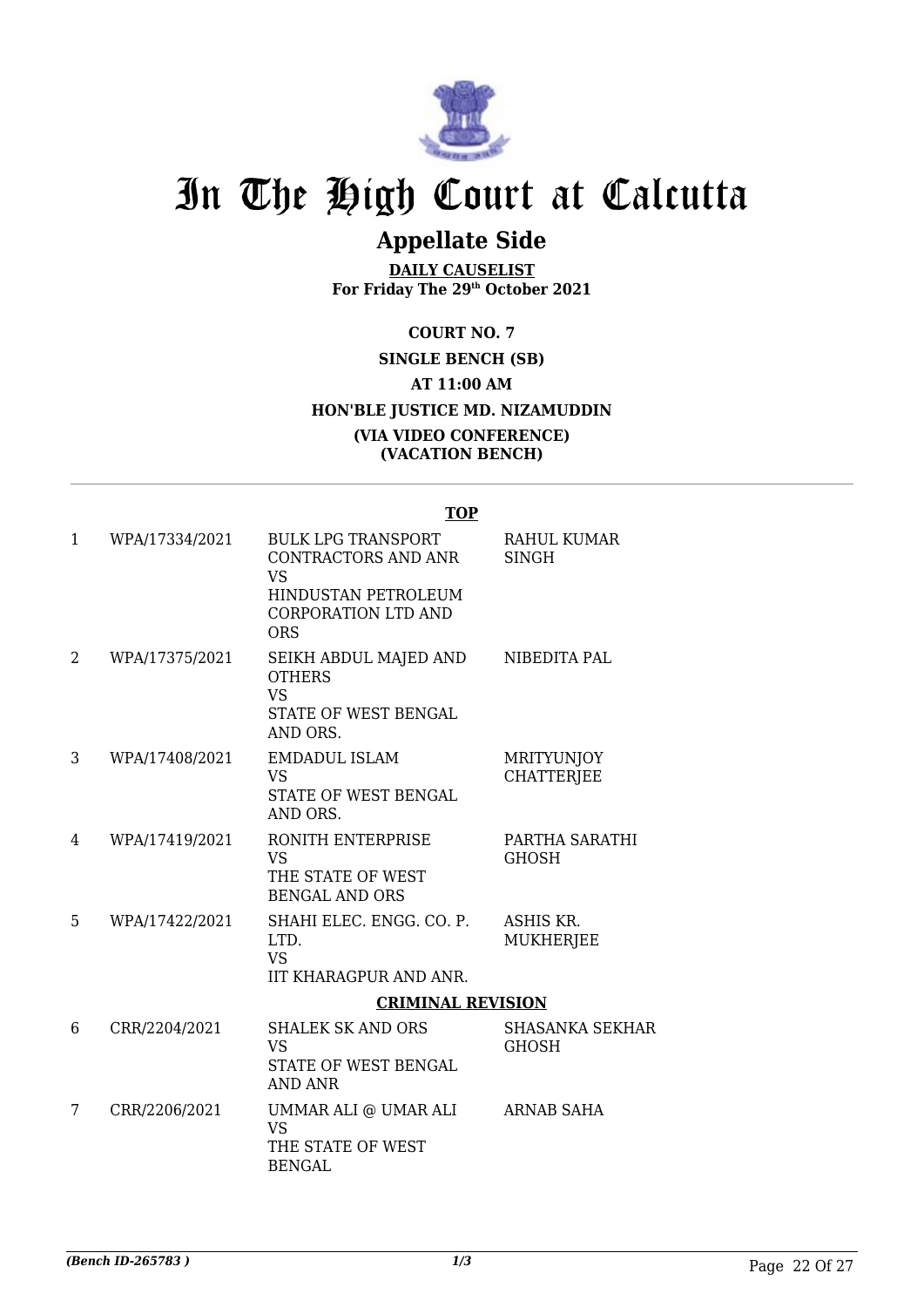| 8              | CRR/2211/2021 | SK KELIMOLLA<br>VS<br>STATE OF WEST BENGAL                                    | AMAL KRISHNA<br>SAMANTA |
|----------------|---------------|-------------------------------------------------------------------------------|-------------------------|
| 9              | CRR/2221/2021 | MD. SARIFUL ISLAM @<br><b>SARIF</b><br>VS<br>STATE OF WEST BENGAL<br>AND ORS. | ARNAB SAHA              |
|                |               | <b>CIVIL REVISION</b>                                                         |                         |
| 1 <sub>0</sub> | COMEED MOOD   | $UATUMI$ into chimining over                                                  | CUDEVA CINAU            |

10 CO/1553/2020 [EXTENSION OF INTERIM ORDER] VALVOLINE CUMMINS PVT LTD VS M/S ROADWINGS INTERNATIONAL PVT LTD AND ANR SHREYA SINGH

## **MOTION**

( WRIT )

| 11 | WPA/17367/2021 | SANTANU SINGHA ALIAS<br>SANTANU SINHA<br>VS.                                      | <b>SNEHASHIS SEN</b>                   |
|----|----------------|-----------------------------------------------------------------------------------|----------------------------------------|
|    |                | STATE OF WEST BENGAL<br>AND ORS.                                                  |                                        |
| 12 | WPA/17371/2021 | SHIBANI SARKAR BARAI<br><b>VS</b><br>STATE OF WEST BENGAL<br>AND ORS.             | <b>AMIT SINGH</b>                      |
| 13 | WPA/17383/2021 | SK. SIRAJUDDIN<br><b>VS</b><br>THE STATE OF WEST<br>BENGAL AND ORS.               | KALLOL KUMAR<br><b>MAITY</b>           |
| 14 | WPA/17386/2021 | KHAGENDRANATH NASKAR<br><b>VS</b><br>STATE OF WEST BENGAL<br>AND ORS.             | PRONAY BASAK                           |
| 15 | WPA/17387/2021 | NARAYANPUR UNITED<br><b>CLUB</b><br><b>VS</b><br>STATE OF WEST BENGAL<br>AND ORS. | DEBABRATA ROY                          |
| 16 | WPA/17395/2021 | M/S CRYSTAL PHOTO<br><b>VS</b><br><b>UCO BANK AND ORS</b>                         | <b>ATAUR RAHMAN</b>                    |
| 17 | WPA/17404/2021 | <b>GOPAL CHAND MALLICK</b><br><b>VS</b><br>STATE OF WEST BENGAL<br>AND ORS.       | <b>KUSAL KUMAR</b><br><b>MUKHERJEE</b> |
| 18 | WPA/17412/2021 | RANJIT GHOSH<br><b>VS</b><br><b>STATE OF WEST BENGAL</b><br>AND ORS.              | <b>INDRANIL HALDER</b>                 |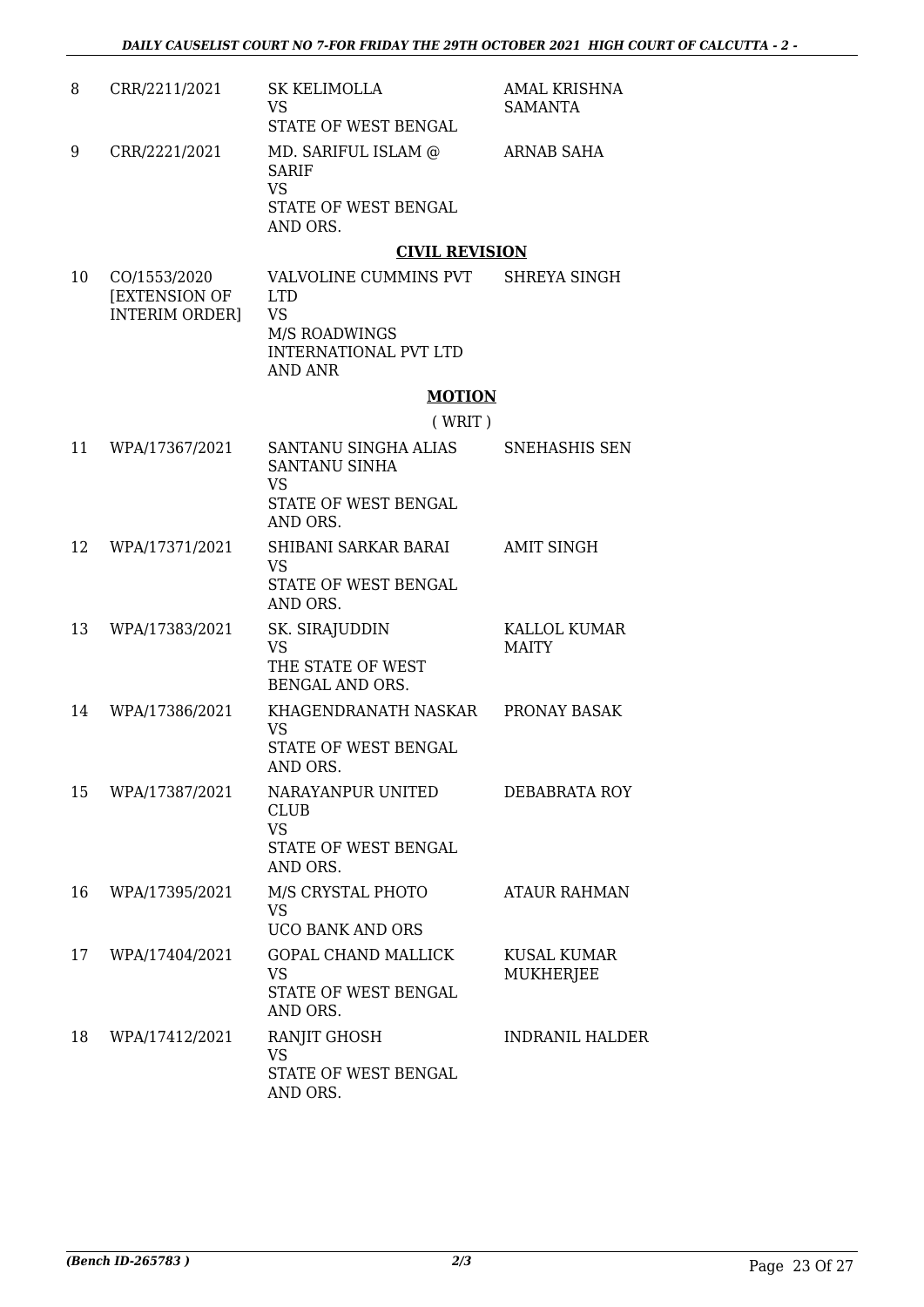| 19 | WPA/17415/2021 | <b>SANJAY SHAW</b><br>VS<br>STATE OF WEST BENGAL<br>AND ORS.                                                                                            | <b>SOUMEN PAUL</b>                      |  |
|----|----------------|---------------------------------------------------------------------------------------------------------------------------------------------------------|-----------------------------------------|--|
| 20 | WPA/17424/2021 | THE SECRETARY,<br>HASNECHA ISLAMIA<br>SIDDIQUIA SR. MADRASAH,<br>REPRESENTED BY RABIAL<br><b>HOQUE</b><br><b>VS</b><br>STATE OF WEST BENGAL<br>AND ORS. | <b>TARAPADA DAS</b>                     |  |
| 21 | WPA/17427/2021 | SAMIR KR. SAMANTA<br><b>VS</b><br>STATE OF WEST BENGAL<br>AND ORS.                                                                                      | TIMIR BARAN SAHA                        |  |
| 22 | WPA/17428/2021 | TANUSHREE KAHALI<br><b>VS</b><br>STATE OF WEST BENGAL<br>AND ORS.                                                                                       | <b>JUIN DUTTA</b><br><b>CHAKRABORTY</b> |  |
| 23 | WPA/17430/2021 | ASHFAQUE AHMED KHAN<br><b>VS</b><br>STATE OF WEST BENGAL<br>AND ORS.                                                                                    | <b>SANJAY MUKHERJEE</b>                 |  |
| 24 | WPA/17435/2021 | <b>CHANDAN RAJPUT</b><br><b>BANERJEE @CHANDAN</b><br><b>BANERJEE</b><br><b>VS</b><br>STATE OF WEST BENGAL<br>AND ORS.                                   | SAPTARSHI KUMAR<br>MAL                  |  |
| 25 | WPA/17437/2021 | soumitra maity<br><b>VS</b><br>WBSEDCL AND ORS.                                                                                                         | SK. SAHJAHAN ALI                        |  |
| 26 | WPA/17446/2021 | <b>HERONMOY DAS</b><br><b>VS</b><br>THE KOLKATA<br>MUNICIPALCORPORATION<br><b>AND OTHERS</b>                                                            | AMRITA DE                               |  |
| 27 | WPA/17455/2021 | GHAZALA RAUF AND<br><b>ANOTHER</b><br><b>VS</b><br>KOLKATA MUNICIPAL<br><b>CORPORATION AND</b><br><b>OTHERS</b>                                         | <b>AVIRUP CHATTERJEE</b>                |  |
|    |                | <b>APPLICATION</b>                                                                                                                                      |                                         |  |
| 28 | WPA/13000/2021 | M/S ROYAL ENGINEERING<br><b>COMPANY</b><br><b>VS</b><br>W.B.S.E.D.C.L. AND ORS                                                                          | NILAY SENGUPTA                          |  |

IA NO: CAN/1/2021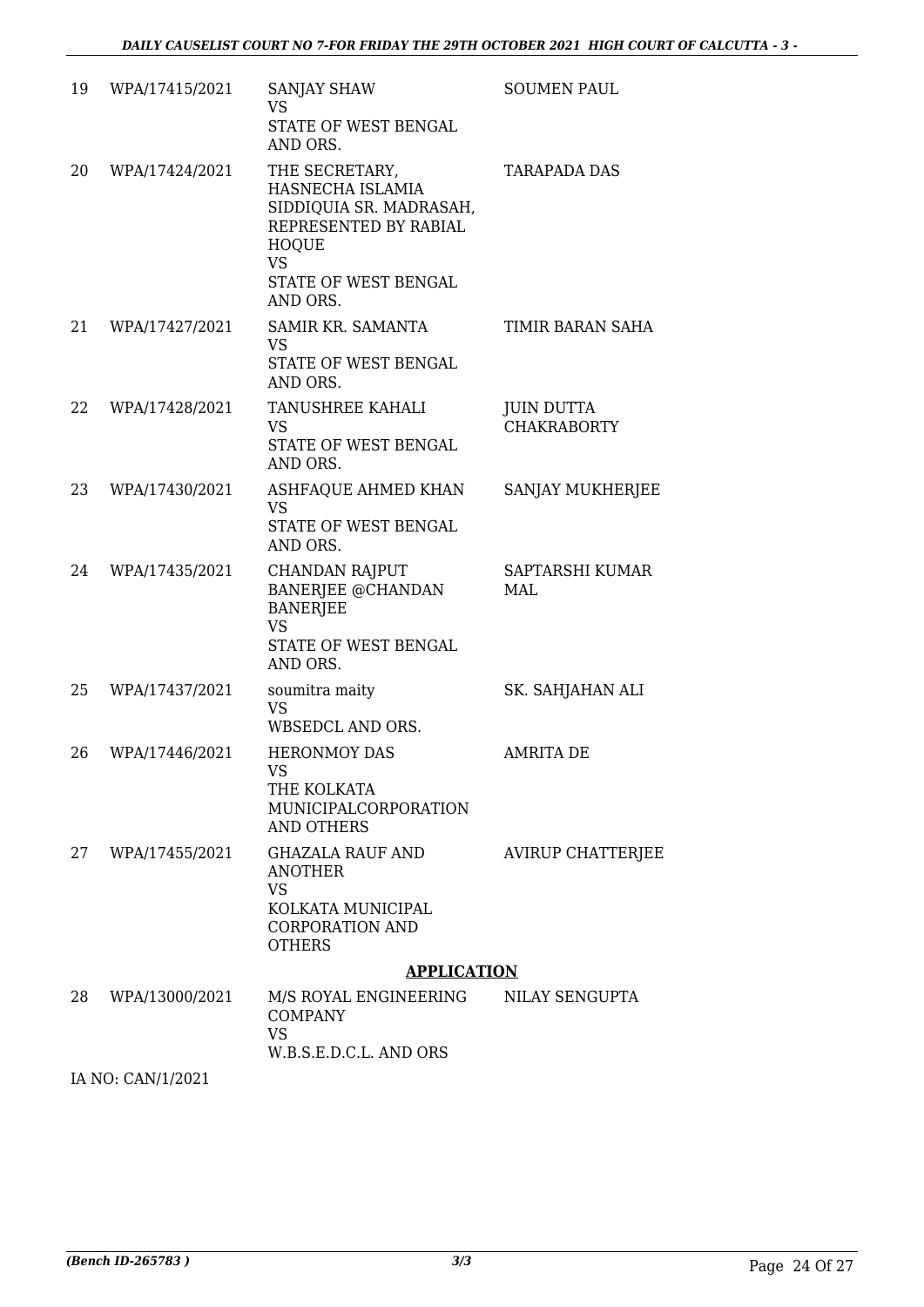

# **Appellate Side**

**DAILY CAUSELIST For Friday The 29th October 2021**

## **COURT NO. 6**

**SINGLE BENCH (SB)**

### **AT 11:00 AM**

#### **HON'BLE JUSTICE HIRANMAY BHATTACHARYYA**

### **(VIA VIDEO CONFERENCE)**

### **(VACATION BENCH)**

|   |                                              | <b>TO BE MENTIONED</b>                                                       |                          |  |
|---|----------------------------------------------|------------------------------------------------------------------------------|--------------------------|--|
| 1 | WPA/17447/2021                               | KRIPANATH SARKAR<br>VS                                                       | SK IMTIAJ UDDIN          |  |
|   |                                              | STATE OF WEST BENGAL<br>AND ORS.                                             |                          |  |
|   |                                              | <b>APPLICATION FOR BAIL U/S 439</b>                                          |                          |  |
| 2 | CRM/6943/2021                                | AMAR MONDAL<br>VS<br><b>STATE OF WEST BENGAL</b>                             | ABDUL HAMID MOLLA        |  |
| 3 | CRM/7076/2021                                | <b>SOUMEN TALUKDER</b><br>VS<br>STATE OF WEST BENGAL                         | SANANDA BHATTACHARYYA    |  |
|   |                                              |                                                                              | <b>CRIMINAL REVISION</b> |  |
| 4 | CRR/2216/2021                                | ANAND RAJGARHIA @<br>ANAND KUMAR RAJGARHIA<br><b>AND OTHERS</b><br><b>VS</b> | <b>SOUMYA NAG</b>        |  |
|   |                                              | STATE OF WEST BENGAL<br>AND ANR                                              |                          |  |
|   |                                              | <b>APPLICATION</b>                                                           |                          |  |
| 5 | CRR/1232/2021<br>[Extn. of Interim<br>Orderl | KIRAN DEVI PATWARI<br><b>VS</b><br><b>STATE OF WEST BENGAL</b><br>AND ANR.   | <b>SATADRU LAHIRI</b>    |  |
|   | IA NO: CRAN/1/2021                           |                                                                              |                          |  |
|   |                                              |                                                                              | <b>MOTION</b><br>(WRIT)  |  |
| 6 | WPA/13480/2021                               | HIMADRI SEKHAR SAHA<br><b>VS</b><br>STATE OF WEST BENGAL<br>AND ORS.         | TATHAGATA MAJUMDAR       |  |
|   | IA NO: CAN/1/2021                            |                                                                              |                          |  |
| 7 | WPA/17369/2021                               | PRATIMA GIRI<br>VS<br>STATE OF WEST BENGAL<br>AND ORS.                       | KALIPADA CHAKRABORTY     |  |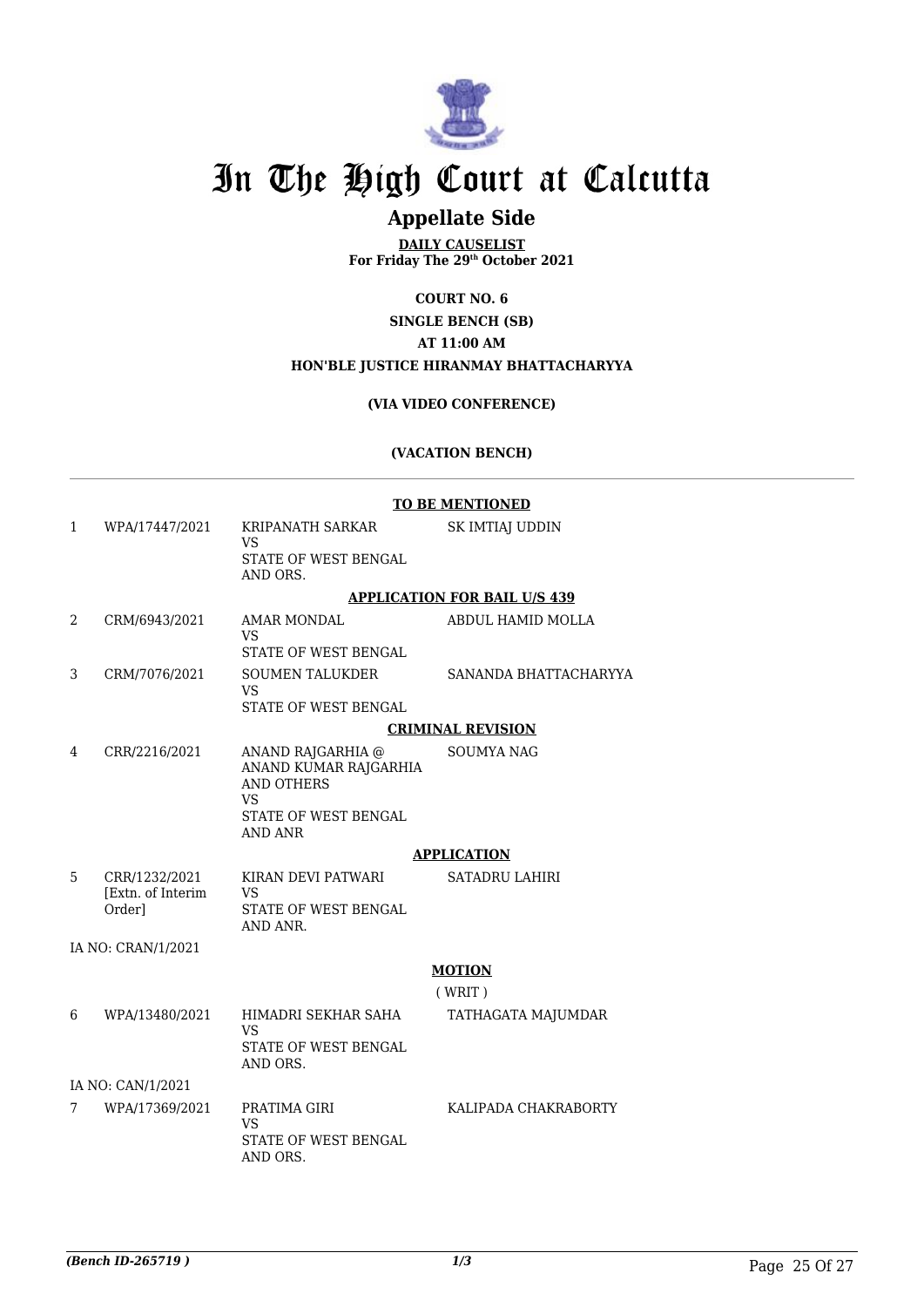| 8  | WPA/17372/2021 | SHYAMALI PRAMANIK<br><b>PODDAR</b><br><b>VS</b><br>STATE OF WEST BENGAL                                                                                               | <b>DEBASIS KAR</b>                            |
|----|----------------|-----------------------------------------------------------------------------------------------------------------------------------------------------------------------|-----------------------------------------------|
| 9  | WPA/17389/2021 | AND ORS.<br><b>RINITA</b><br>CHAKRTABORTY@RINITA<br>SHIL<br><b>VS</b><br>THE CHIEF<br>ENGINEER, WEST BENGAL<br>STATE ELECTRICITY<br>DISTRIBUTION CO. LTD.<br>AND ORS. | SUBHAJIT CHOWDHURY                            |
| 10 | WPA/17396/2021 | SMC GLOBAL SECURITIES<br>LTD.<br>VS<br>NATIONAL STOCK<br>EXCHANGE OF INDIA LTD.<br>AND ANR                                                                            | PREETU CHAUDHARY                              |
| 11 | WPA/17402/2021 | RAJBANSHI FISH<br>PRODUCTION GROUP<br>VS<br>STATE OF WEST BENGAL<br>AND ORS.                                                                                          | ROBIUL ISLAM                                  |
| 12 | WPA/17407/2021 | RAM CHANDRA BASAK<br>VS<br>STATE OF WEST BENGAL<br>AND ORS.                                                                                                           | <b>SOUMYADEEP DAS</b>                         |
| 13 | WPA/17410/2021 | BADSHA RAHAMAN SK<br>VS.<br>STATE OF WEST BENGAL<br>AND ORS.                                                                                                          | <b>IBRAHIM SHAIKH</b>                         |
| 14 | WPA/17411/2021 | GOBINDA BISWAS<br>VS<br>STATE OF WEST BENGAL<br>AND ORS.                                                                                                              | <b>IBRAHIM SHAIKH</b>                         |
| 15 | WPA/17413/2021 | MD. ISRAIL MOLLA<br>VS<br>THE STATE OF WEST<br><b>BENGAL AND ORS</b>                                                                                                  | <b>RANJAN</b><br>SAHARANJANSAHA2008@GMAIL.COM |
| 16 | WPA/17421/2021 | BOLLORE LOGISTICS INDIA<br>P. LTD.<br><b>VS</b><br>REG. P.F COM.-1 AND ORS.                                                                                           | <b>SOUMITRA DATTA</b>                         |
| 17 | WPA/17425/2021 | MIR MUSTAK AHAMED<br>VS<br>STATE OF WEST BENGAL<br>AND ORS.                                                                                                           | Anisur Rahaman                                |
| 18 | WPA/17426/2021 | MUR SALIM SK<br>VS<br>STATE OF WEST BENGAL<br>AND ORS.                                                                                                                | MD ASHRAFUL HUO                               |
| 19 | WPA/17429/2021 | BABY MONDAL<br>VS<br>STATE OF WEST BENGAL<br>AND ORS.                                                                                                                 | <b>JOY CHAKRABORTY</b>                        |
| 20 | WPA/17431/2021 | PILTU LODH<br>VS.<br>STATE OF WEST BENGAL<br>AND ORS.                                                                                                                 | ASIS BHATTACHARYYA                            |